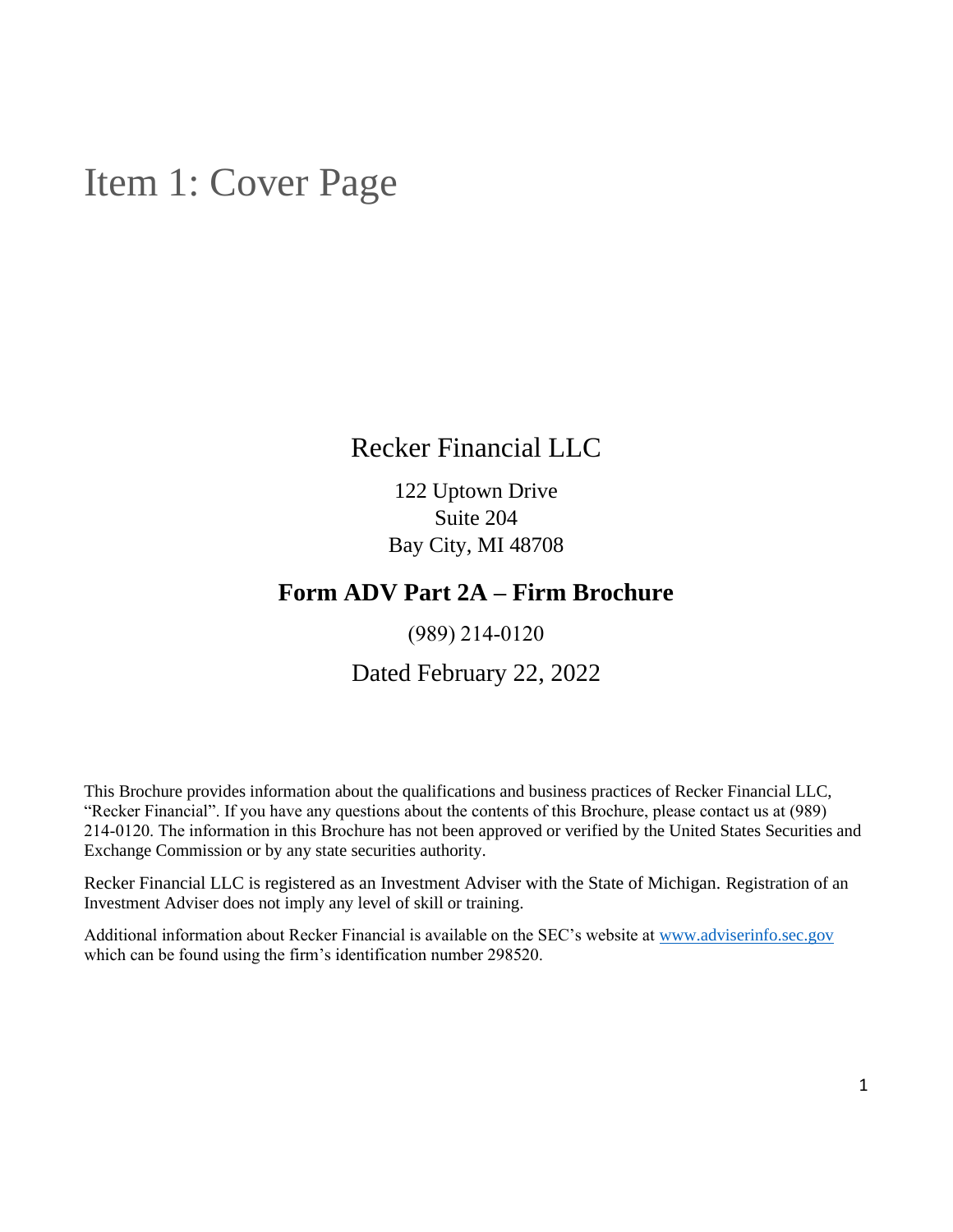# <span id="page-1-0"></span>Item 2: Material Changes

The last annual update of this Brochure was filed on March 22, 2021. The following changes have been made to this version of the Disclosure Brochure:

- Recker Financial has moved headquarters to the following address: 122 Uptown Drive Ste 204 Bay City, MI 48708.
- Amended advisory fee schedule for sub-advisor and third party asset management.
- Amended Item 14 to include a referral/solicitor arrangement Recker Financial has with Zoe Financial.
- Recker Financial no longer sends every client a separate invoice along with the client statement. Please see Item 15 for more information.

From time to time, we may amend this Brochure to reflect changes in our business practices, changes in regulations, and routine annual updates as required by securities regulators. Either this complete Brochure or a Summary of Material Changes shall be provided to each Client annually and if a material change occurs in the business practices of Recker Financial LLC.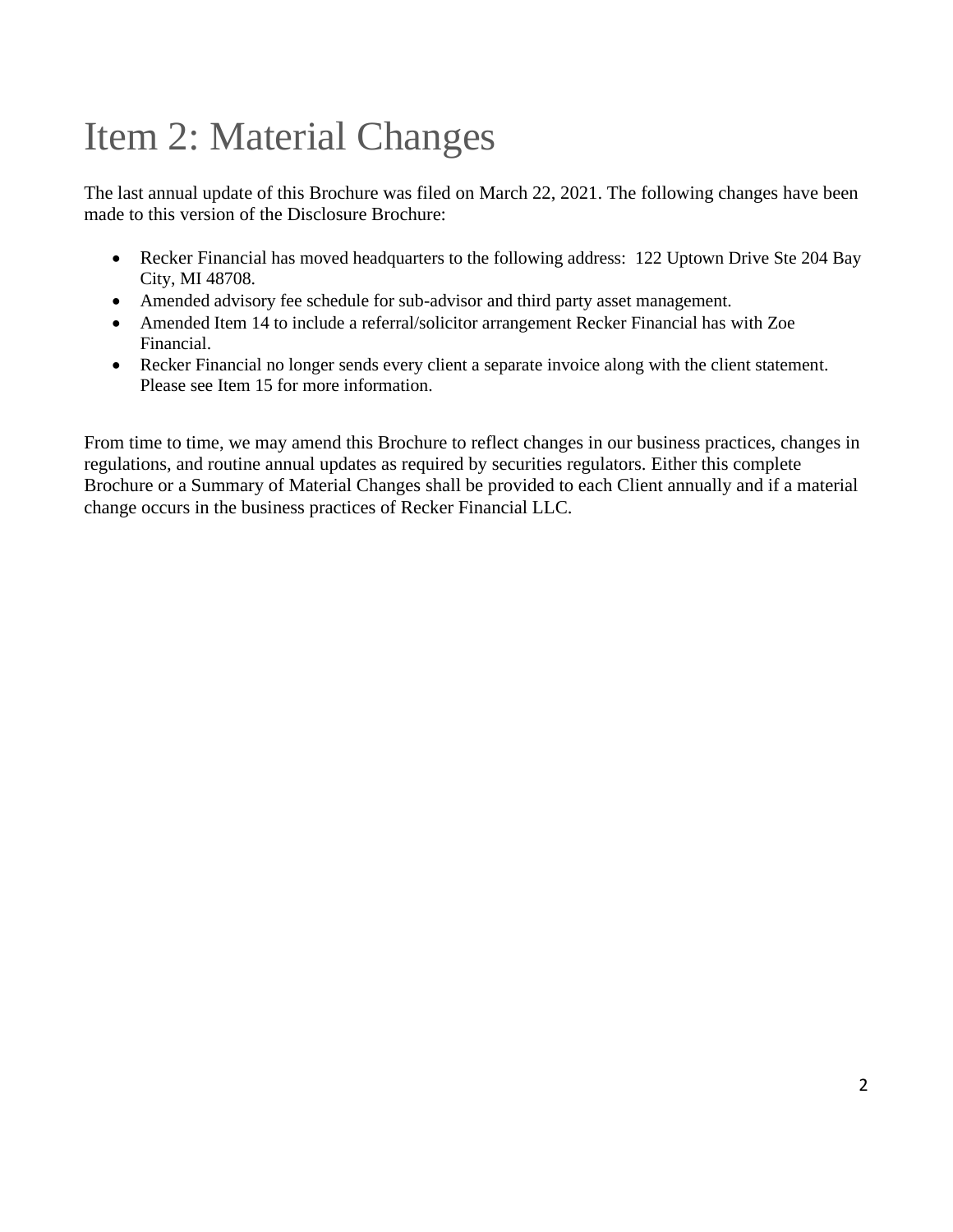## <span id="page-2-0"></span>Item 3: Table of Contents

## **Contents**

| <b>Item 1: Cover Page</b>                                                                      | 1              |
|------------------------------------------------------------------------------------------------|----------------|
| <b>Item 2: Material Changes</b>                                                                | $\overline{2}$ |
| <b>Item 3: Table of Contents</b>                                                               | 3              |
| <b>Item 4: Advisory Business</b>                                                               | 4              |
| <b>Item 5: Fees and Compensation</b>                                                           | 7              |
| Item 6: Performance-Based Fees and Side-By-Side Management                                     | 9              |
| <b>Item 7: Types of Clients</b>                                                                | 9              |
| Item 8: Methods of Analysis, Investment Strategies and Risk of Loss                            | 9              |
| <b>Item 9: Disciplinary Information</b>                                                        | 12             |
| Item 10: Other Financial Industry Activities and Affiliations                                  | 12             |
| Item 11: Code of Ethics, Participation or Interest in Client Transactions and Personal Trading | 13             |
| <b>Item 12: Brokerage Practices</b>                                                            | 14             |
| <b>Item 13: Review of Accounts</b>                                                             | 15             |
| Item 14: Client Referrals and Other Compensation                                               | 15             |
| Item 15: Custody                                                                               | 16             |
| <b>Item 16: Investment Discretion</b>                                                          | 17             |
| <b>Item 17: Voting Client Securities</b>                                                       | 17             |
| <b>Item 18: Financial Information</b>                                                          | 17             |
| Item 19: Requirements for State-Registered Advisers                                            | 18             |
| Form ADV Part 2B - Brochure Supplement                                                         | 20             |

3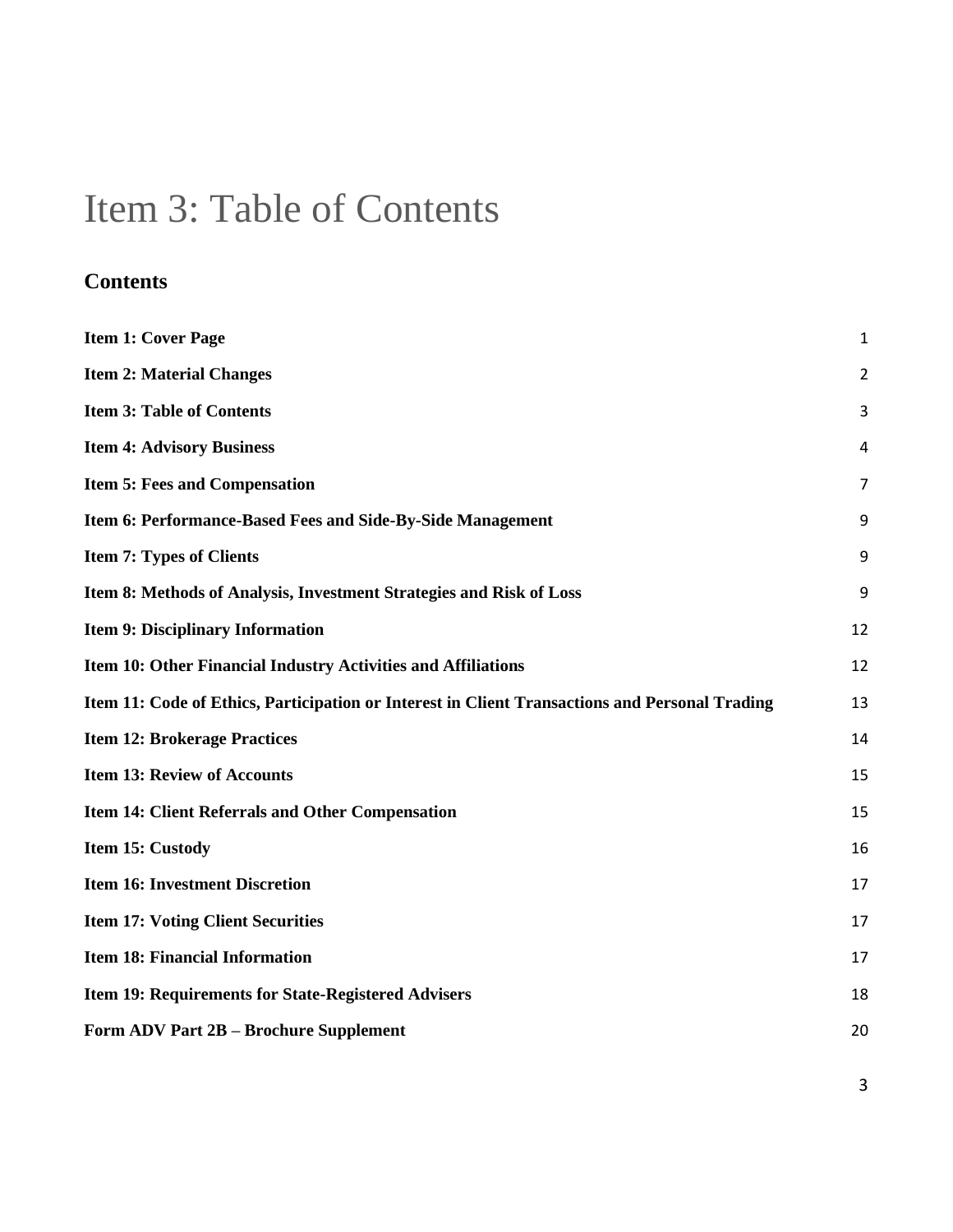# Item 4: Advisory Business

### **Description of Advisory Firm**

Recker Financial LLC is registered as an Investment Adviser with the State of Michigan. We were founded in 2018. Mark Recker is the principal owner of Recker Financial. Recker Financial currently reports \$10,087,988 of discretionary assets and \$0 non-discretionary Assets Under Management. Assets Under Management were calculated as of December 31, 2021.

### **Types of Advisory Services**

#### **Investment Advisory Services**

We are in the business of managing individually tailored investment portfolios. Our firm provides continuous advice to a client regarding the investment of client funds based on the individual needs of the client. Through personal discussions in which goals and objectives based on a client's particular circumstances are established, we develop a client's personal investment policy or an investment plan with an asset allocation target and create and manage a portfolio based on that policy and allocation targets. We may also review and discuss a client's prior investment history, as well as family composition and background.

Account supervision is guided by the stated objectives of the client (e.g., maximum capital appreciation, growth, income, or growth, and income), as well as tax considerations. Clients may impose reasonable restrictions on investing in certain securities, types of securities, or industry sectors. Fees pertaining to this service are outlined in Item 5 of this brochure.

#### **Use of Third Party Managers, Outside Managers, or Sub-Advisors (TAMPs)**

We offer the use of Third Party Managers, Outside Managers, or Sub-Advisors (TAMPs) for portfolio management services. We assist clients in selecting an appropriate allocation model, completing the Outside Manager's investor profile questionnaire, interacting with the Outside Manager and reviewing the Outside Manager. Our review process and analysis of outside managers is further discussed in Item 8 of this Form ADV Part 2A. Additionally, we will meet with the client on a periodic basis to discuss changes in their personal or financial situation, suitability, and any new or revised restrictions to be applied to the account. Fees pertaining to this service are outlined in Item 5 of this brochure.

#### **Financial Planning**

We provide financial planning services on topics such as retirement planning, risk management, college savings, cash flow, debt management, work benefits, and estate and incapacity planning.

Financial planning involves an evaluation of a client's current and future financial state by using currently known variables to predict future cash flows, asset values, and withdrawal plans. The key defining aspect of financial planning is that through the financial planning process, all questions, information, and analysis will be considered as they affect and are affected by the entire financial and life situation of the client. Clients purchasing this service will receive a written or an electronic report, providing the client with a detailed financial plan designed to achieve his or her stated financial goals and objectives.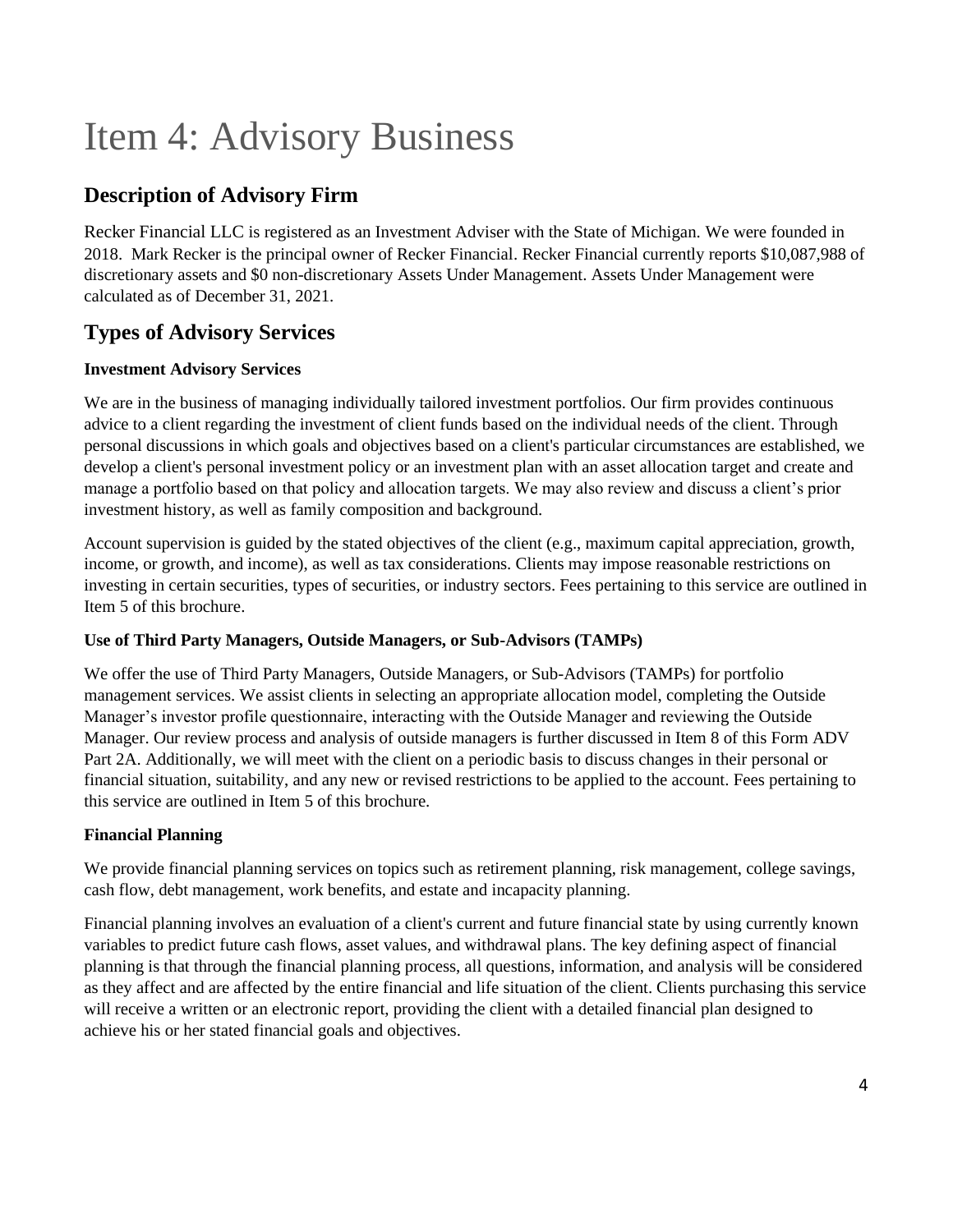In general, the financial plan will address any or all of the following areas of concern. The client and advisor will work together to select the specific areas to cover. These areas may include, but are not limited to, the following:

- **Business Planning:** We provide consulting services for clients who currently operate their own business, are considering starting a business, or are planning for an exit from their current business. Under this type of engagement, we work with you to assess your current situation, identify your objectives, and develop a plan aimed at achieving your goals.
- **Cash Flow and Debt Management**: We will conduct a review of your income and expenses to determine your current surplus or deficit along with advice on prioritizing how any surplus should be used or how to reduce expenses if they exceed your income. Advice may also be provided on which debts to pay off first based on factors such as the interest rate of the debt and any income tax ramifications. We may also recommend what we believe to be an appropriate cash reserve that should be considered for emergencies and other financial goals, along with a review of accounts (such as money market funds) for such reserves, plus strategies to save desired amounts.
- **College Savings**: Includes projecting the amount that will be needed to achieve college or other postsecondary education funding goals, along with advice on ways for you to save the desired amount. Recommendations as to savings strategies are included, and, if needed, we will review your financial picture as it relates to eligibility for financial aid or the best way to contribute to grandchildren (if appropriate).
- **Employee Benefits Optimization**: We will provide review and analysis as to whether you, as an employee, are taking the maximum advantage possible of your employee benefits. If you are a business owner, we will consider and/or recommend the various benefit programs that can be structured to meet both business and personal retirement goals.
- **Estate Planning**: This usually includes an analysis of your exposure to estate taxes and your current estate plan, which may include whether you have a will, powers of attorney, trusts, and other related documents. Our advice also typically includes ways for you to minimize or avoid future estate taxes by implementing appropriate estate planning strategies such as the use of applicable trusts. We always recommend that you consult with a qualified attorney when you initiate, update, or complete estate planning activities. We may provide you with contact information for attorneys who specialize in estate planning when you wish to hire an attorney for such purposes. From time-to-time, we will participate in meetings or phone calls between you and your attorney with your approval or request.
- **Financial Goals**: We will help clients identify financial goals and develop a plan to reach them. We will identify what you plan to accomplish, what resources you will need to make it happen, how much time you will need to reach the goal, and how much you should budget for your goal.
- **Insurance**: Review of existing policies to ensure proper coverage for life, health, disability, long-term care, liability, home, and automobile.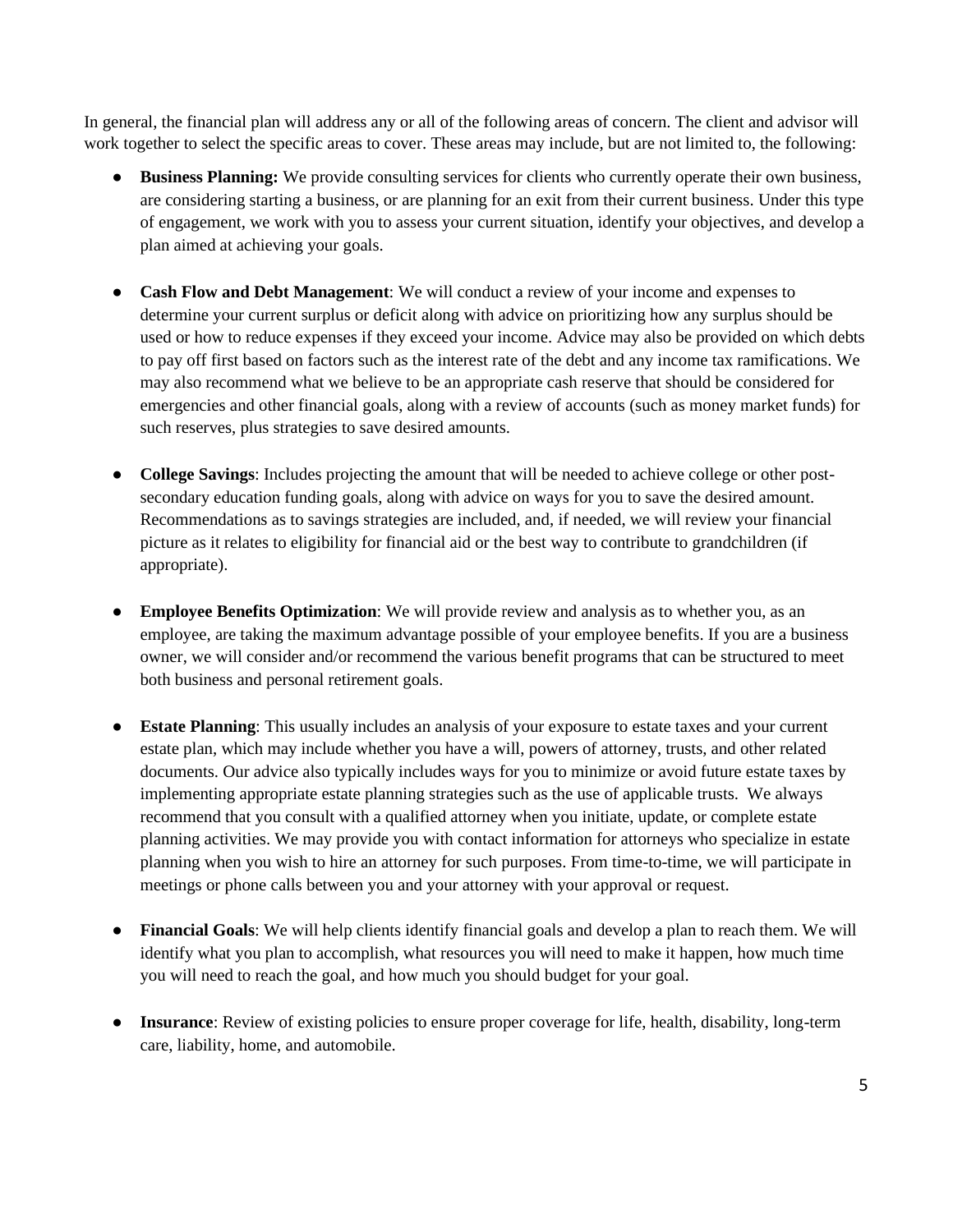- **Investment Analysis**: This may involve developing an asset allocation strategy to meet clients' financial goals and risk tolerance, providing information on investment vehicles and strategies, reviewing employee stock options, as well as assisting you in establishing your own investment account at a selected broker/dealer or custodian. The strategies and types of investments we may recommend are further discussed in Item 8 of this brochure.
- **Retirement Planning**: Our retirement planning services typically include projections of your likelihood of achieving your financial goals, typically focusing on financial independence as the primary objective. For situations where projections show less than the desired results, we may make recommendations, including those that may impact the original projections by adjusting certain variables (e.g., working longer, saving more, spending less, taking more risk with investments).

If you are near retirement or already retired, advice may be given on appropriate distribution strategies to minimize the likelihood of running out of money or having to adversely alter spending during your retirement years.

- **Risk Management:** A risk management review includes an analysis of your exposure to major risks that could have a significant adverse impact on your financial picture, such as premature death, disability, property and casualty losses, or the need for long‐term care planning. Advice may be provided on ways to minimize such risks and about weighing the costs of purchasing insurance versus the benefits of doing so and, likewise, the potential cost of not purchasing insurance ("self‐insuring").
- **Tax Planning Strategies:** Advice may include ways to minimize current and future income taxes as a part of your overall financial planning picture. For example, we may make recommendations on which type of account(s) or specific investments should be owned based in part on their "tax efficiency," with consideration that there is always a possibility of future changes to federal, state or local tax laws and rates that may impact your situation.

We recommend that you consult with a qualified tax professional before initiating any tax planning strategy, and we may provide you with contact information for accountants or attorneys who specialize in this area if you wish to hire someone for such purposes. We will participate in meetings or phone calls between you and your tax professional with your approval.

#### **Comprehensive Financial Planning**

This service involves working one-on-one with a planner over an extended period of time. By paying a fixed monthly fee, clients get to work with a planner who will work with them to develop and implement their plan. The planner will monitor the plan, recommend any changes and ensure the plan is up to date.

Upon desiring a comprehensive plan, a client will be taken through establishing their goals and values around money. They will be required to provide information to help complete the following areas of analysis: net worth, cash flow, insurance, credit scores/reports, employee benefit, retirement planning, insurance, investments, college planning and estate planning. Once the client's information is reviewed, their plan will be built and analyzed, and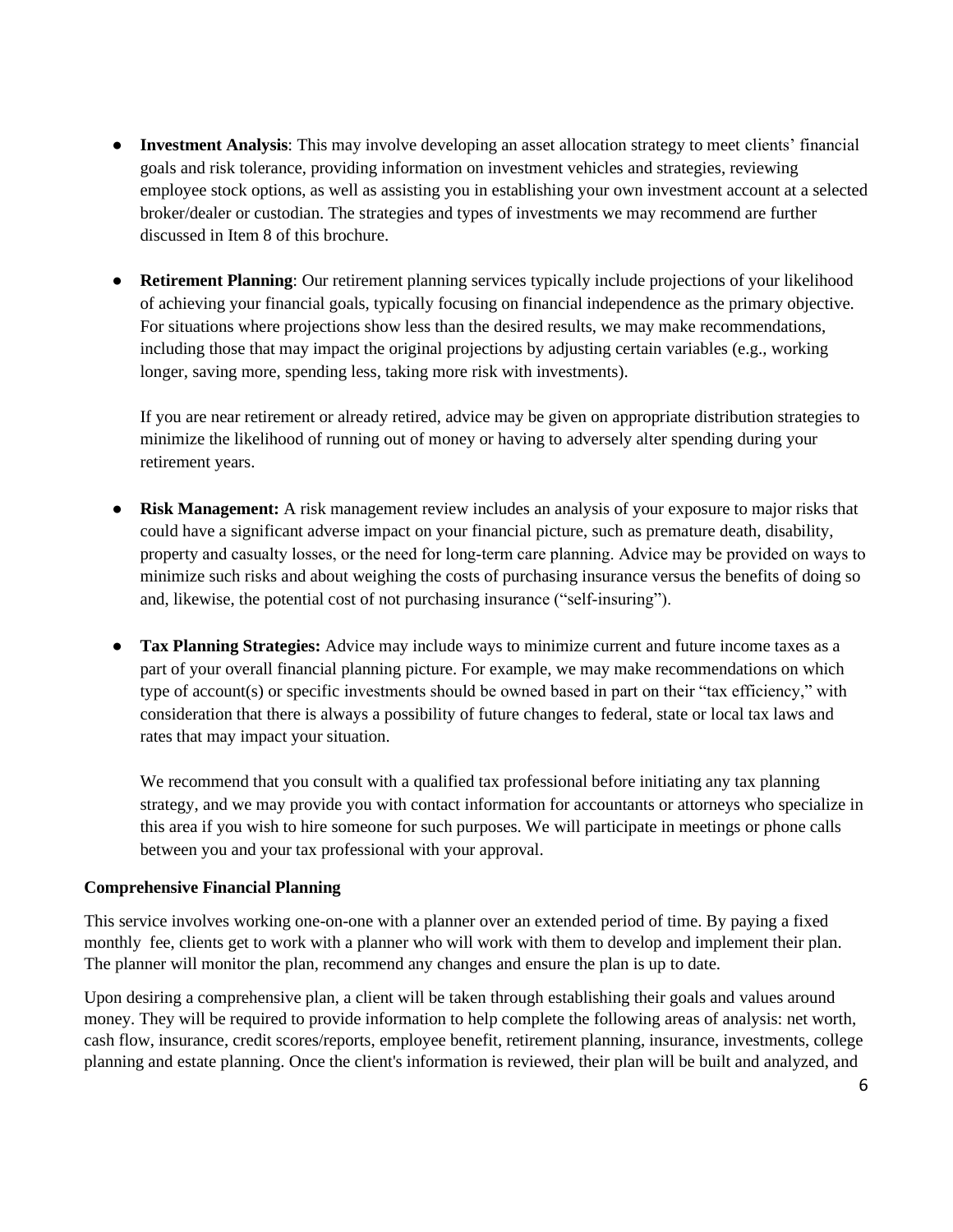then the findings, analysis and potential changes to their current situation will be reviewed with the client. Clients subscribing to this service will receive a written or an electronic report, providing the client with a detailed financial plan designed to achieve his or her stated financial goals and objectives. If a follow-up meeting is required, we will meet at the client's convenience. The plan and the client's financial situation and goals will be monitored throughout the year and follow-up phone calls and emails will be made to the client to confirm that any agreed upon action steps have been carried out. On an annual basis, there will be a full review of this plan to ensure its accuracy and ongoing appropriateness. Any needed updates will be implemented at that time.

#### **Client Tailored Services and Client Imposed Restrictions**

We offer the same suite of services to all of our clients. However, specific client financial plans and their implementation are dependent upon the client Investment Policy Statement which outlines each client's current situation (income, tax levels, and risk tolerance levels) and is used to construct a client specific plan to aid in the selection of a portfolio that matches restrictions, needs, and targets.

#### **Wrap Fee Programs**

We do not participate in wrap fee programs.

## <span id="page-6-0"></span>Item 5: Fees and Compensation

Please note, unless a client has received the firm's disclosure brochure at least 48 hours prior to signing the investment advisory contract, the investment advisory contract may be terminated by the client within five (5) business days of signing the contract without incurring any advisory fees. How we are paid depends on the type of advisory service we are performing. Please review the fee and compensation information below.

#### **Investment Advisory Services (Recker Financial Manages)**

Our standard advisory fee is based on the market value of the assets under management and is calculated as follows:

| <b>Account Value</b>    | <b>Annual Advisory Fee</b> |  |  |  |
|-------------------------|----------------------------|--|--|--|
| $$0 - $100,000$         | 0.95%                      |  |  |  |
| $$100,001 - $250,000$   | 0.85%                      |  |  |  |
| $$250,001 - $500,000$   | 0.65%                      |  |  |  |
| $$500,001 - $1,000,000$ | $0.60\%$                   |  |  |  |
| \$1,000,001 and Above   | $0.50\%$                   |  |  |  |

The annual fees are negotiable and are pro-rated and paid in arrears on a monthly basis. The advisory fee is a blended fee and is calculated by assessing the percentage rates using the predefined levels of assets as shown in the above chart and applying the fee to the account value as of the last business day of the month resulting in a combined weighted fee. For example, an account valued at \$500,000 would pay an effective fee of 0.77% with the annual fee of \$3,850. The quarterly fee is determined by the following calculation:  $((\$100,000 \times 0.75%) + (\$150,000 \times 0.70%)$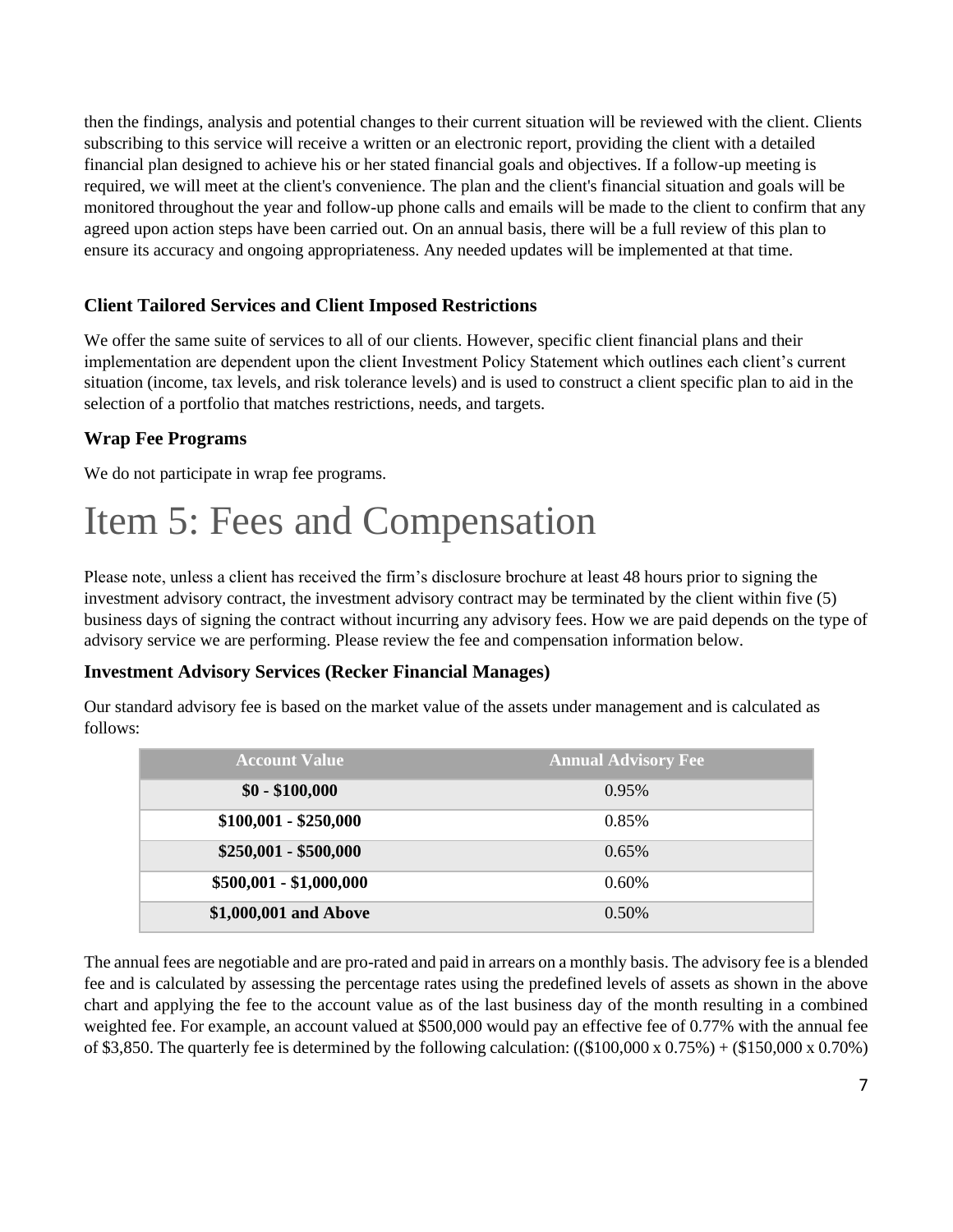$+(\$250,000 \times 0.65)) \div 12 = \$320.83$  No increase in the annual fee shall be effective without agreement from the client by signing a new agreement or amendment to their current advisory agreement.

Advisory fees are directly debited from client accounts, or the client may choose to pay by check. Accounts initiated or terminated during a calendar month will be charged a pro-rated fee based on the amount of time remaining in the billing period. An account may be terminated with written notice at least 30 calendar days in advance. Since fees are paid in arrears, no rebate will be needed upon termination of the account.

#### **Use of Third Party Managers, Outside Managers, or Sub-Advisors (TAMPs)**

Our standard advisory fee is based on the market value of the assets under management and is calculated as follows:

| <b>Account Value</b>    | <b>Annual Advisory Fee</b> |
|-------------------------|----------------------------|
| $$0 - $100,000$         | 0.95%                      |
| $$100,001 - $250,000$   | 0.85%                      |
| 250,001 - \$500,000     | 0.65%                      |
| $$500,001 - $1,000,000$ | $0.60\%$                   |
| \$1,000,001 and Above   | $0.50\%$                   |

The annual fees are negotiable and are pro-rated and paid in arrears on a monthly basis.

The Outside Manager will debit the client's account for both the Outside Manager's fee, and Recker Financial's advisory fee, and will remit Recker Financial's fee to Recker Financial. Please note, the above fee schedule does not include the Outside Manager's fee. No increase in the annual fee shall be effective without agreement from the client by signing a new agreement or amendment to their current advisory agreement.

Advisory fees are directly debited from client accounts, or the client may choose to pay by check. Accounts initiated or terminated during a calendar quarter will be charged a pro-rated fee based on the amount of time remaining in the billing period. An account may be terminated with written notice at least 30 calendar days in advance. Since fees are paid in arrears, no rebate will be needed upon termination of the account

#### **Comprehensive Financial Planning**

Comprehensive Financial Planning consists of an ongoing fee that is paid monthly, in arrears, at the rate of \$50 - \$500 per month based on complexity and needs of the client. The fee may be negotiable in certain cases. Fees for this service may be paid by electronic funds transfer or check. This service may be terminated with 30 days' notice. Since fees are paid in arrears, no rebate will be needed upon termination of the agreement.

#### **Financial Planning Hourly Fee**

Financial Planning fee is an hourly rate of \$250 per hour. The fee may be negotiable in certain cases and is due at the completion of the engagement. In the event of early termination by the client, any fees for the hours already worked will be due. Fees for this service may be paid by electronic funds transfer or check. Since fees are paid in arrears, no rebate will be needed upon termination of the engagement.

#### **Other Types of Fees and Expenses**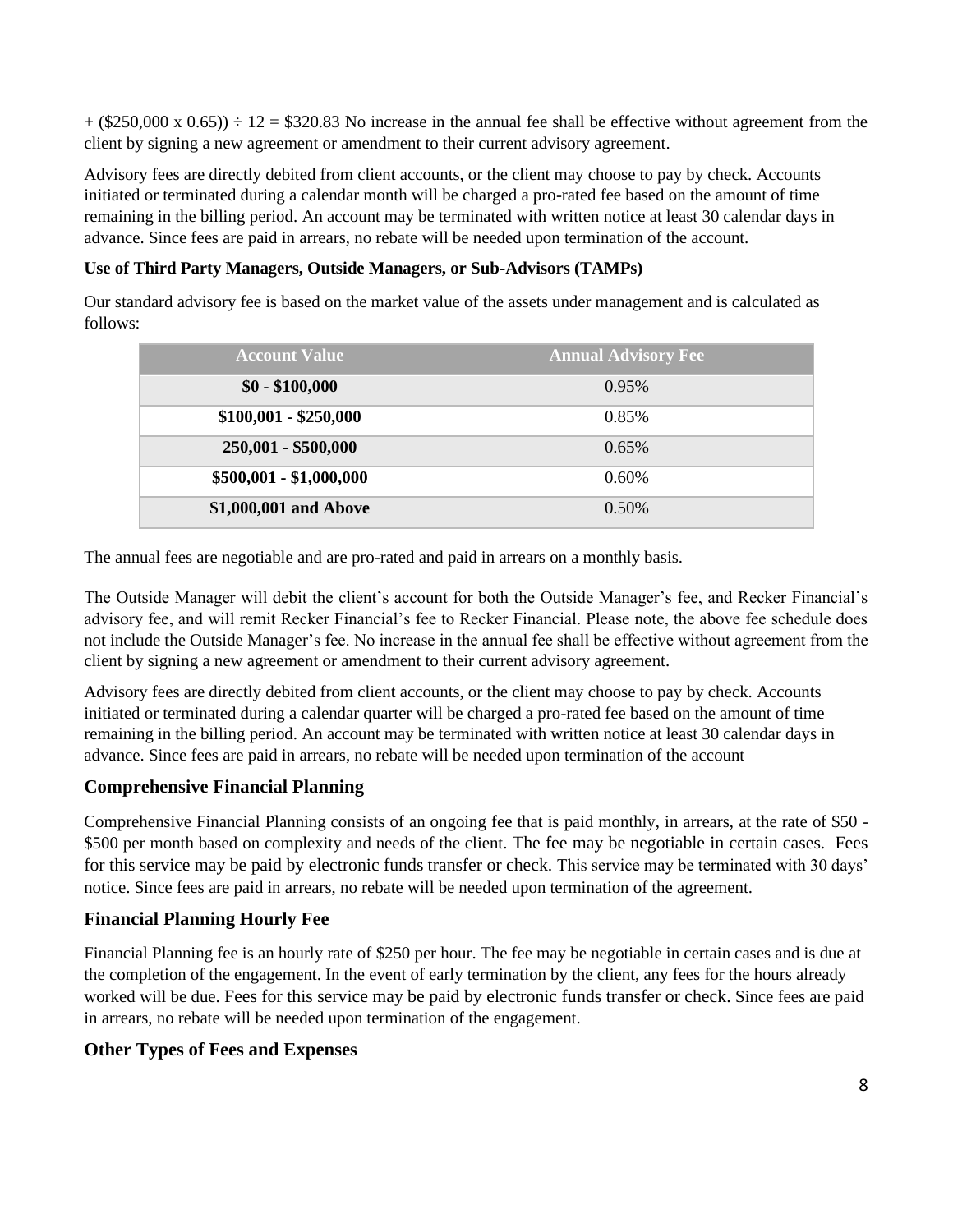Our fees are exclusive of brokerage commissions, transaction fees, and other related costs and expenses which may be incurred by the client. Clients may incur certain charges imposed by custodians, brokers, and other third parties such as custodial fees, deferred sales charges, odd-lot differentials, transfer taxes, wire transfer and electronic fund fees, and other fees and taxes on brokerage accounts and securities transactions. Mutual fund and exchange traded funds also charge internal management fees, which are disclosed in a fund's prospectus. Such charges, fees, and commissions are exclusive of and in addition to our fee, and we shall not receive any portion of these commissions, fees, and costs.

Item 12 further describes the factors that we consider in selecting or recommending broker-dealers for client's transactions and determining the reasonableness of their compensation (e.g., commissions).

We do not accept compensation for the sale of securities or other investment products including asset-based sales charges or service fees from the sale of mutual funds.

## <span id="page-8-0"></span>Item 6: Performance-Based Fees and Side-By-Side Management

We do not offer performance-based fees and do not engage in side-by-side management.

# <span id="page-8-1"></span>Item 7: Types of Clients

We provide financial planning and portfolio management services to individuals and high net-worth individuals. We do not have a minimum account size requirement.

## Item 8: Methods of Analysis, Investment Strategies and Risk of Loss

<span id="page-8-2"></span>Our primary methods of investment analysis involves the use of Modern Portfolio Theory.

**Modern Portfolio Theory** The underlying principles of MPT are:

- Investors are risk averse. The only acceptable risk is that which is adequately compensated by an expected return. Risk and investment return are related and an increase in risk requires an increased expected return.
- Markets are efficient. The same market information is available to all investors at the same time. The market prices every security fairly based upon this equal availability of information.
- The design of the portfolio as a whole is more important than the selection of any particular security. The appropriate allocation of capital among asset classes will have far more influence on long-term portfolio performance than the selection of individual securities. Investing for the long-term (preferably longer than ten years) becomes critical to investment success because it allows the long-term characteristics of the asset classes to surface.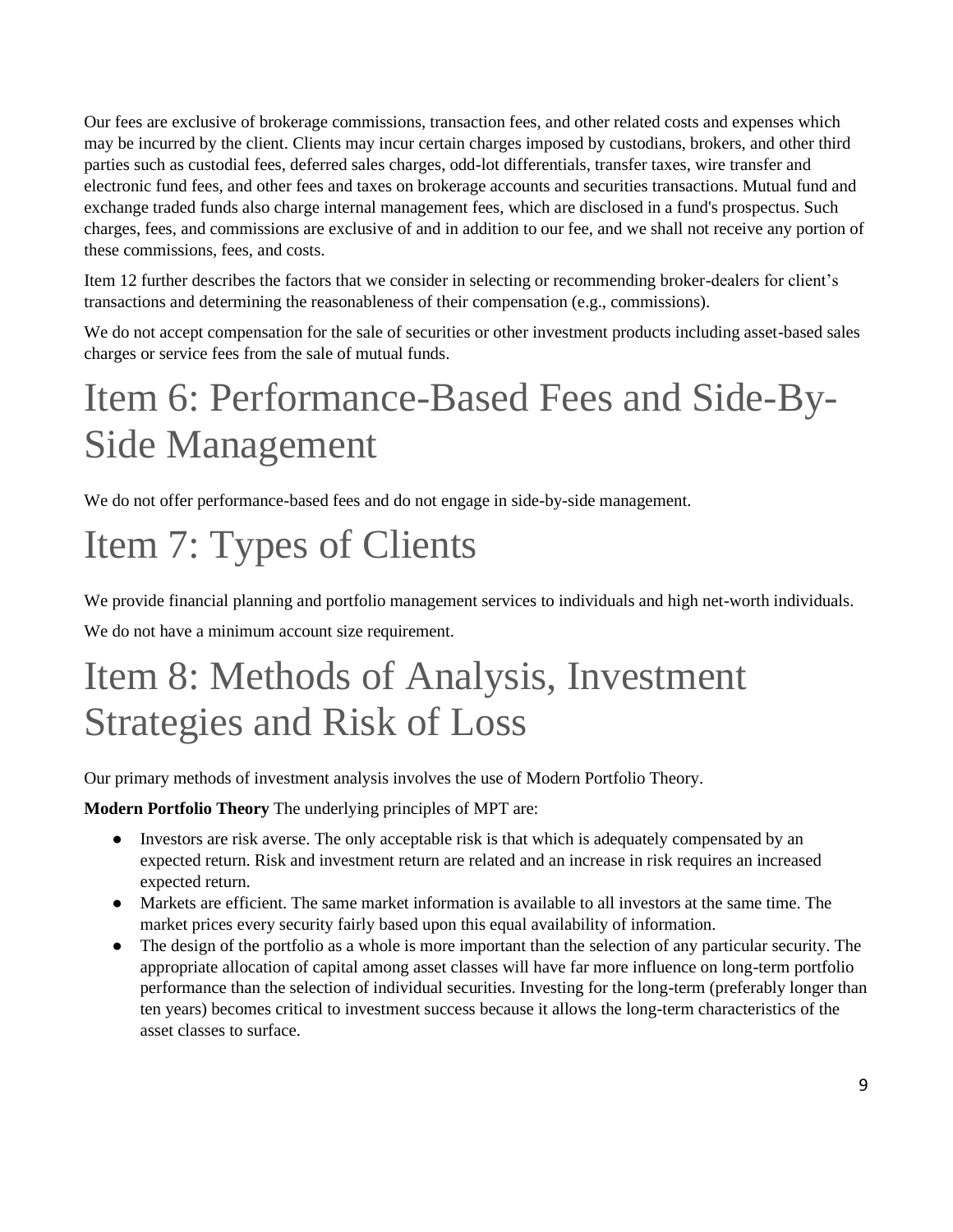● Increasing diversification of the portfolio with lower correlated asset class positions can decrease portfolio risk. Correlation is the statistical term for the extent to which two asset classes move in tandem or opposition to one another.

**Use of Outside Managers:** We may recommend clients to third-party investment advisers ("outside managers") or sub-advisers. Our analysis of outside managers involves the examination of the experience, expertise, investment philosophies, and past performance of the outside managers in an attempt to determine if that manager has demonstrated an ability to invest over a period of time and in different economic conditions. We monitor the manager's underlying holdings, strategies, concentrations, and leverage as part of our overall periodic risk assessment. Additionally, as part of our due-diligence process, we survey the manager's compliance and business enterprise risks. A risk of investing with an outside manager who has been successful in the past is that he/she may not be able to replicate that success in the future. In addition, as we do not control the underlying investments in an outside manager's portfolio. There is also a risk that a manager may deviate from the stated investment mandate or strategy of the portfolio, making it a less suitable investment for our clients. Moreover, as we do not control the manager's daily business and compliance operations, we may be unaware of the lack of internal controls necessary to prevent business, regulatory or reputational deficiencies.

#### **Passive Investment Management**

We primarily practice passive investment management. Passive investing involves building portfolios that are comprised of various distinct asset classes. The asset classes are weighted in a manner to achieve the desired relationship between correlation, risk, and return. Funds that passively capture the returns of the desired asset classes are placed in the portfolio. The funds that are used to build passive portfolios are typically index mutual funds or exchange traded funds.

Passive investment management is characterized by low portfolio expenses (i.e. the funds inside the portfolio have low internal costs), minimal trading costs (due to infrequent trading activity), and relative tax efficiency (because the funds inside the portfolio are tax efficient and turnover inside the portfolio is minimal).

In contrast, active management involves a single manager or managers who employ some method, strategy or technique to construct a portfolio that is intended to generate returns that are greater than the broader market or a designated benchmark. Academic research indicates most active managers underperform the market.

#### **Material Risks Involved**

**All investing strategies we offer involve risk and may result in a loss of your original investment which you should be prepared to bear.** Many of these risks apply equally to stocks, bonds, commodities and any other investment or security. Material risks associated with our investment strategies are listed below.

**Market Risk:** Market risk involves the possibility that an investment's current market value will fall because of a general market decline, reducing the value of the investment regardless of the operational success of the issuer's operations or its financial condition.

**Strategy Risk:** The Adviser's investment strategies and/or investment techniques may not work as intended.

**Small and Medium Cap Company Risk:** Securities of companies with small and medium market capitalizations are often more volatile and less liquid than investments in larger companies. Small and medium cap companies may face a greater risk of business failure, which could increase the volatility of the client's portfolio.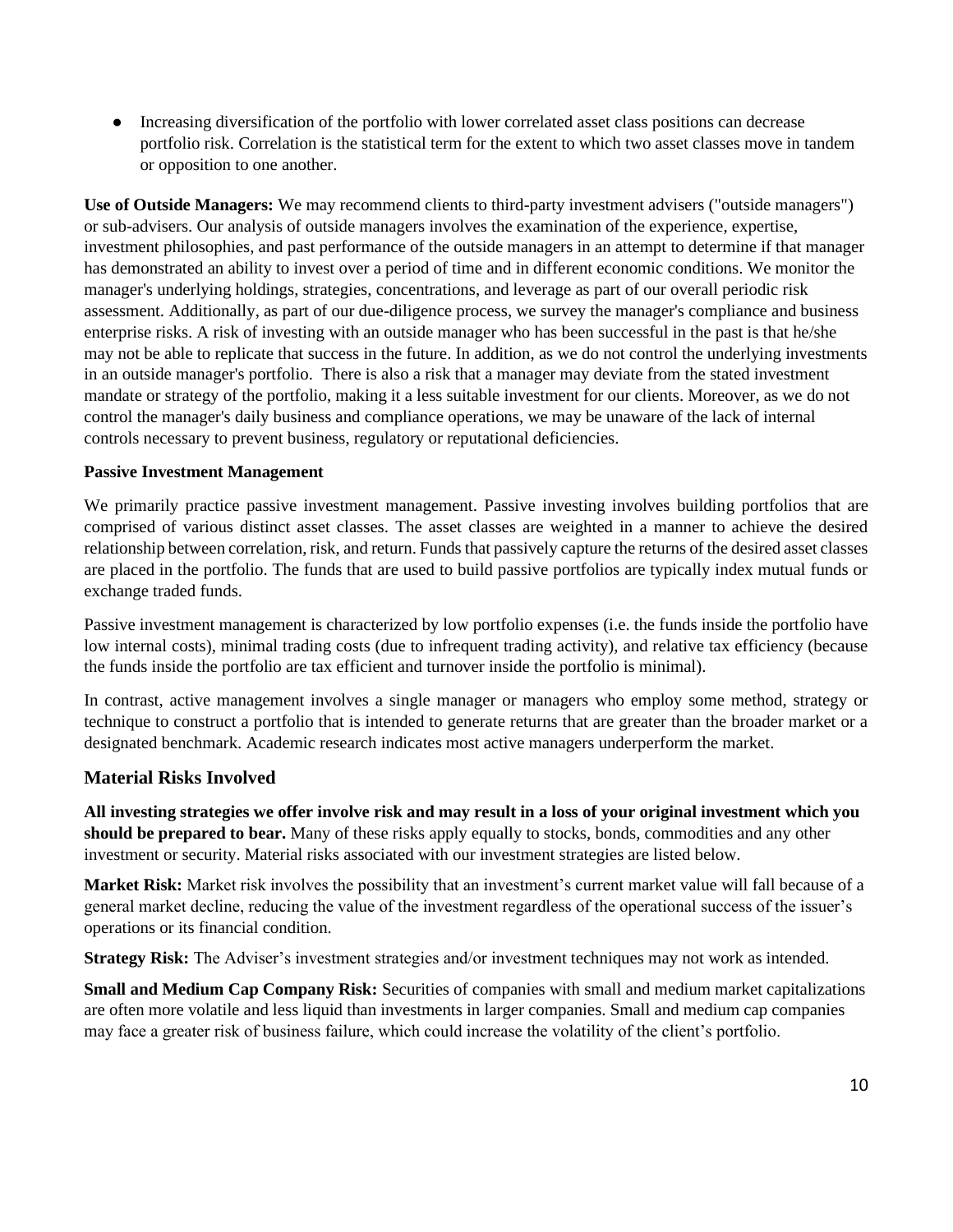**Turnover Risk:** At times, the strategy may have a portfolio turnover rate that is higher than other strategies. A high portfolio turnover would result in correspondingly greater brokerage commission expenses and may result in the distribution of additional capital gains for tax purposes. These factors may negatively affect the account's performance.

**Limited markets:** Certain securities may be less liquid (harder to sell or buy) and their prices may at times be more volatile than at other times. Under certain market conditions we may be unable to sell or liquidate investments at prices we consider reasonable or favorable or find buyers at any price.

**Concentration Risk:** Certain investment strategies focus on particular asset-classes, industries, sectors or types of investment. From time to time these strategies may be subject to greater risks of adverse developments in such areas of focus than a strategy that is more broadly diversified across a wider variety of investments.

**Interest Rate Risk:** Bond (fixed income) prices generally fall when interest rates rise, and the value may fall below par value or the principal investment. The opposite is also generally true: bond prices generally rise when interest rates fall. In general, fixed income securities with longer maturities are more sensitive to these price changes. Most other investments are also sensitive to the level and direction of interest rates.

**Legal or Legislative Risk**: Legislative changes or Court rulings may impact the value of investments, or the securities' claim on the issuer's assets and finances.

**Inflation**: Inflation may erode the buying power of your investment portfolio, even if the dollar value of your investments remains the same.

#### **Risks Associated with Securities**

Apart from the general risks outlined above which apply to all types of investments, specific securities may have other risks.

**Common stocks** may go up and down in price quite dramatically, and in the event of an issuer's bankruptcy or restructuring could lose all value. A slower-growth or recessionary economic environment could have an adverse effect on the price of all stocks.

**Corporate Bonds** are debt securities to borrow money. Generally, issuers pay investors periodic interest and repay the amount borrowed either periodically during the life of the security and/or at maturity. Alternatively, investors can purchase other debt securities, such as zero coupon bonds, which do not pay current interest, but rather are priced at a discount from their face values and their values accrete over time to face value at maturity. The market prices of debt securities fluctuate depending on such factors as interest rates, credit quality, and maturity. In general, market prices of debt securities decline when interest rates rise and increase when interest rates fall. The longer the time to a bond's maturity, the greater its interest rate risk.

**Bank Obligations** including bonds and certificates of deposit may be vulnerable to setbacks or panics in the banking industry. Banks and other financial institutions are greatly affected by interest rates and may be adversely affected by downturns in the U.S. and foreign economies or changes in banking regulations.

**Municipal Bonds** are debt obligations generally issued to obtain funds for various public purposes, including the construction of public facilities. Municipal bonds pay a lower rate of return than most other types of bonds. However, because of a municipal bond's tax-favored status, investors should compare the relative after-tax return to the after-tax return of other bonds, depending on the investor's tax bracket. Investing in municipal bonds carries the same general risks as investing in bonds in general. Those risks include interest rate risk, reinvestment risk, inflation risk, market risk, call or redemption risk, credit risk, and liquidity and valuation risk.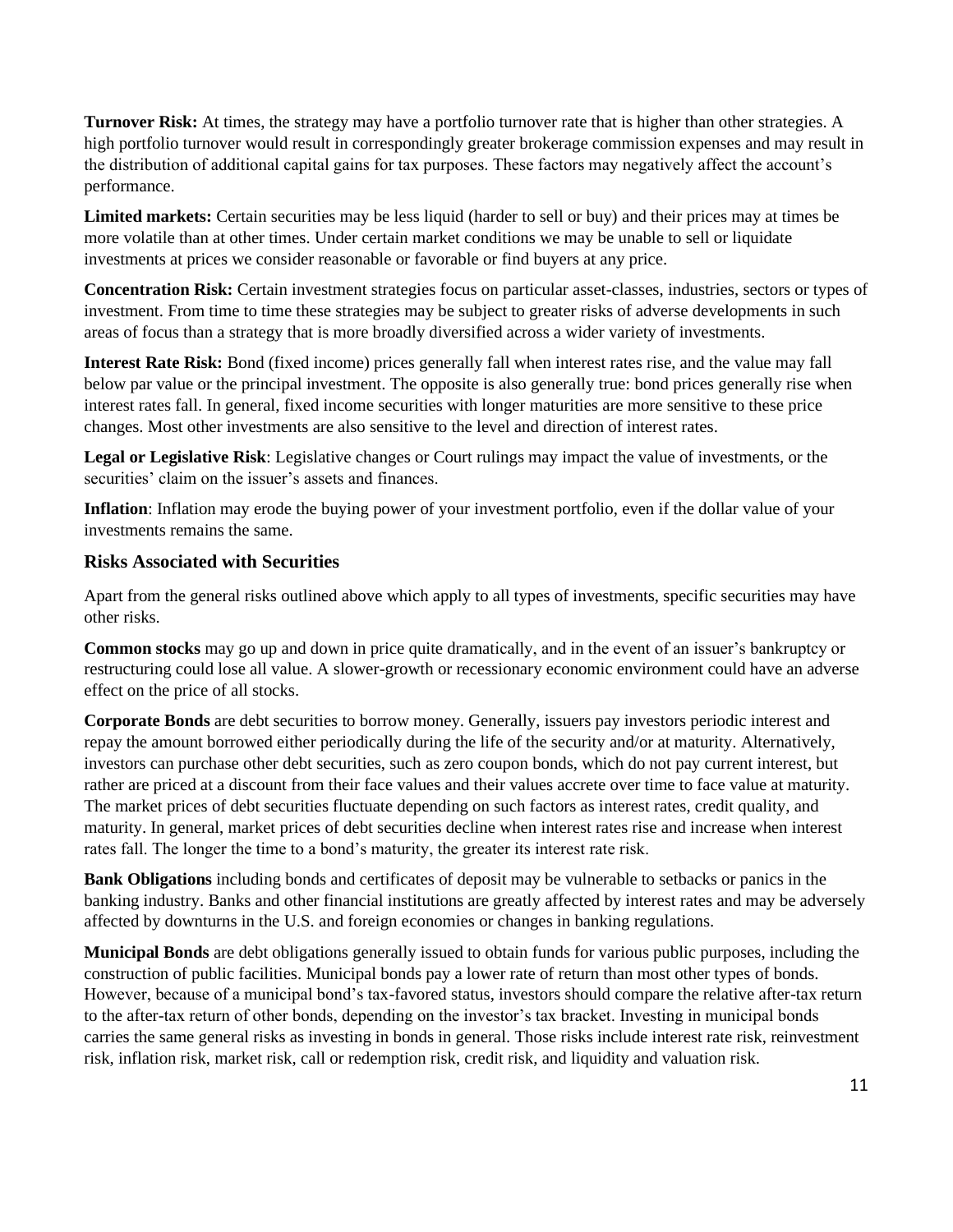**Exchange Traded Funds** prices may vary significantly from the Net Asset Value due to market conditions. Certain Exchange Traded Funds may not track underlying benchmarks as expected. ETFs are also subject to the following risks: (i) an ETF's shares may trade at a market price that is above or below their net asset value; (ii) trading of an ETF's shares may be halted if the listing exchange's officials deem such action appropriate, the shares are de-listed from the exchange, or the activation of market-wide "circuit breakers" (which are tied to large decreases in stock prices) halts stock trading generally. The Adviser has no control over the risks taken by the underlying funds in which client's invest.

**Investment Companies Risk**. When a client invests in open-end mutual funds or ETFs, the client indirectly bears its proportionate share of any fees and expenses payable directly by those funds. Therefore, the client will incur higher expenses, many of which may be duplicative. In addition, the client's overall portfolio may be affected by losses of an underlying fund and the level of risk arising from the investment practices of an underlying fund (such as the use of derivatives).

# <span id="page-11-0"></span>Item 9: Disciplinary Information

### **Criminal or Civil Actions**

Recker Financial and its management have not been involved in any criminal or civil action.

#### **Administrative Enforcement Proceedings**

Recker Financial and its management have not been involved in administrative enforcement proceedings.

#### **Self-Regulatory Organization Enforcement Proceedings**

Recker Financial and its management have not been involved in legal or disciplinary events that are material to a client's or prospective client's evaluation of Recker Financial or the integrity of its management.

## <span id="page-11-1"></span>Item 10: Other Financial Industry Activities and Affiliations

No Recker Financial employee is registered, or have an application pending to register, as a broker-dealer or a registered representative of a broker-dealer.

No Recker Financial employee is registered, or have an application pending to register, as a futures commission merchant, commodity pool operator or a commodity trading advisor.

Recker Financial does not have any related parties. As a result, we do not have a relationship with any related parties.

Recker Financial only receives compensation directly from clients. We do not receive compensation from any outside source. We do not have any conflicts of interest with any outside party.

Mark Recker is currently licensed to sell life and health insurance however, he is no longer affiliated with any insurance organization and does not sell insurance products to clients or prospective clients of the firm.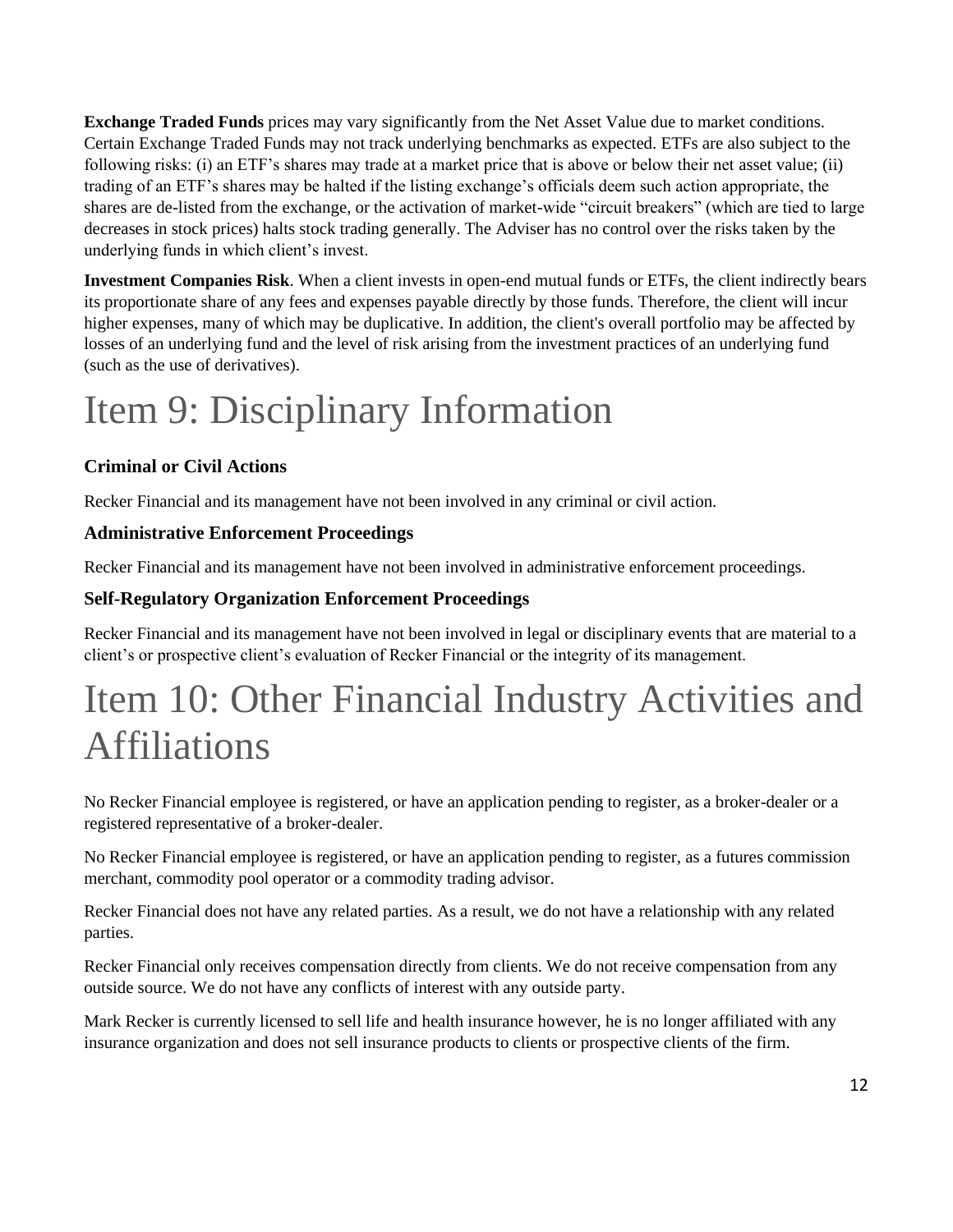#### **Recommendations or Selections of Other Investment Advisers**

As referenced in Item 4 of this brochure, Recker Financial recommends clients to Outside Managers to manage their accounts. In the event that we recommend an Outside Manager, please note that we do not share in their advisory fee. Our fee is separate and in addition to their compensation (as noted in Item 5) and will be described to you prior to engagement. You are not obligated, contractually or otherwise, to use the services of any Outside Manager we recommend. Additionally, Recker Financial will only recommend an Outside Manager who is properly licensed or registered as an investment adviser.

## <span id="page-12-0"></span>Item 11: Code of Ethics, Participation or Interest in Client Transactions and Personal Trading

As a fiduciary, our firm and its associates have a duty of utmost good faith to act solely in the best interests of each client. Our clients entrust us with their funds and personal information, which in turn places a high standard on our conduct and integrity. Our fiduciary duty is a core aspect of our Code of Ethics and represents the expected basis of all of our dealings. The firm also accepts the obligation not only to comply with the mandates and requirements of all applicable laws and regulations but also to take responsibility to act in an ethical and professionally responsible manner in all professional services and activities.

#### **Code of Ethics Description**

This code does not attempt to identify all possible conflicts of interest, and literal compliance with each of its specific provisions will not shield associated persons from liability for personal trading or other conduct that violates a fiduciary duty to advisory clients. A summary of the Code of Ethics' Principles is outlined below.

- Integrity Associated persons shall offer and provide professional services with integrity.
- Objectivity Associated persons shall be objective in providing professional services to clients.
- Competence Associated persons shall provide services to clients competently and maintain the necessary knowledge and skill to continue to do so in those areas in which they are engaged.
- Fairness Associated persons shall perform professional services in a manner that is fair and reasonable to clients, principals, partners, and employers, and shall disclose conflict(s) of interest in providing such services.
- Confidentiality Associated persons shall not disclose confidential client information without the specific consent of the client unless in response to proper legal process, or as required by law.
- Professionalism Associated persons' conduct in all matter shall reflect the credit of the profession.
- Diligence Associated persons shall act diligently in providing professional services.

We periodically review and amend our Code of Ethics to ensure that it remains current, and we require all firm access persons to attest to their understanding of and adherence to the Code of Ethics at least annually. Our firm will provide of a copy of its Code of Ethics to any client or prospective client upon request.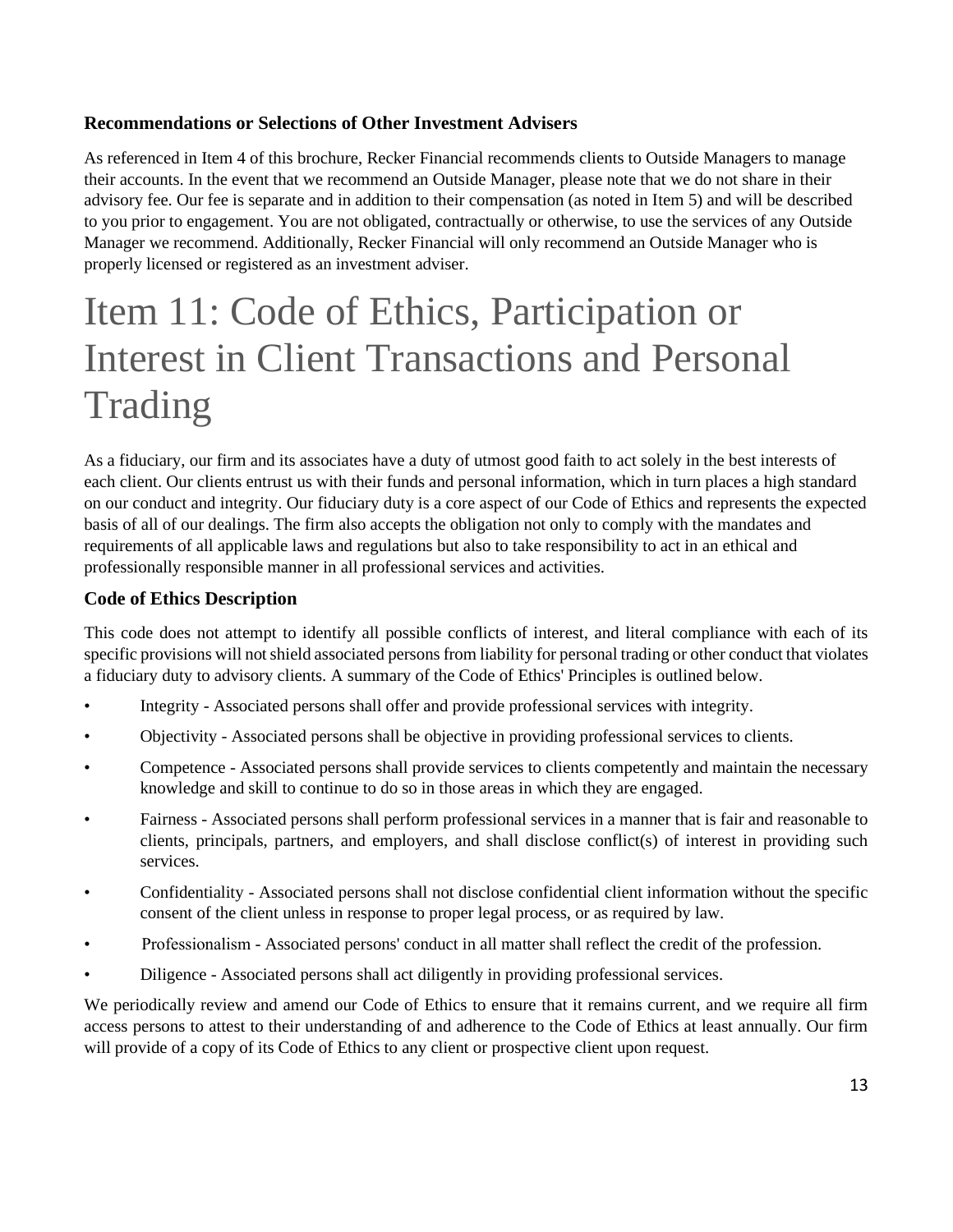#### **Investment Recommendations Involving a Material Financial Interest and Conflicts of Interest**

Neither our firm, its associates or any related person is authorized to recommend to a client or effect a transaction for a client, involving any security in which our firm or a related person has a material financial interest, such as in the capacity as an underwriter, adviser to the issuer, etc.

#### **Advisory Firm Purchase of Same Securities Recommended to Clients and Conflicts of Interest**

Our firm and its "related persons" do not invest in the same securities, or related securities, e.g., warrants, options or futures, which we recommend to clients.

#### **Trading Securities At/Around the Same Time as Client's Securities**

Because our firm and its "related persons" do not invest in the same securities, or related securities, e.g., warrants, options or futures, which we recommend to clients, we do not trade in securities at or around the same time as clients.

## <span id="page-13-0"></span>Item 12: Brokerage Practices

#### **Factors Used to Select Custodians and/or Broker-Dealers**

Recker Financial LLC does not have any affiliation with Broker-Dealers. Specific custodian recommendations are made to the client based on their need for such services. We recommend custodians based on the reputation and services provided by the firm.

#### **1. Research and Other Soft-Dollar Benefits**

We currently receive soft dollar benefits by nature of our relationship with TD Ameritrade Institutional, a division of TD Ameritrade, Inc. ("TD Ameritrade"), member FINRA/SIPC. (See Item 14 for information on the benefits we receive from TD Ameritrade Institutional.

#### **2. Brokerage for Client Referrals**

We receive no referrals from a broker-dealer or third party in exchange for using that broker-dealer or third party.

#### **3. Clients Directing Which Broker/Dealer/Custodian to Use**

We do recommend a specific custodian for clients to use, however, clients may custody their assets at a custodian of their choice. Clients may also direct us to use a specific broker-dealer to execute transactions. By allowing clients to choose a specific custodian, we may be unable to achieve most favorable execution of client transaction and this may cost clients money over using a lower-cost custodian.

#### **The Custodian and Brokers We Use (TD Ameritrade)**

Advisor participates in the TD Ameritrade Institutional program. TD Ameritrade Institutional is a division of TD Ameritrade, Inc. ("TD Ameritrade"), member FINRA/SIPC. TD Ameritrade is an independent [and unaffiliated] SEC-registered broker-dealer. TD Ameritrade offers to independent investment Advisors services which include custody of securities, trade execution, clearance, and settlement of transactions. Advisor receives some benefits from TD Ameritrade through its participation in the program. (Please see the disclosure under Item 14 below.)

### **Aggregating (Block) Trading for Multiple Client Accounts**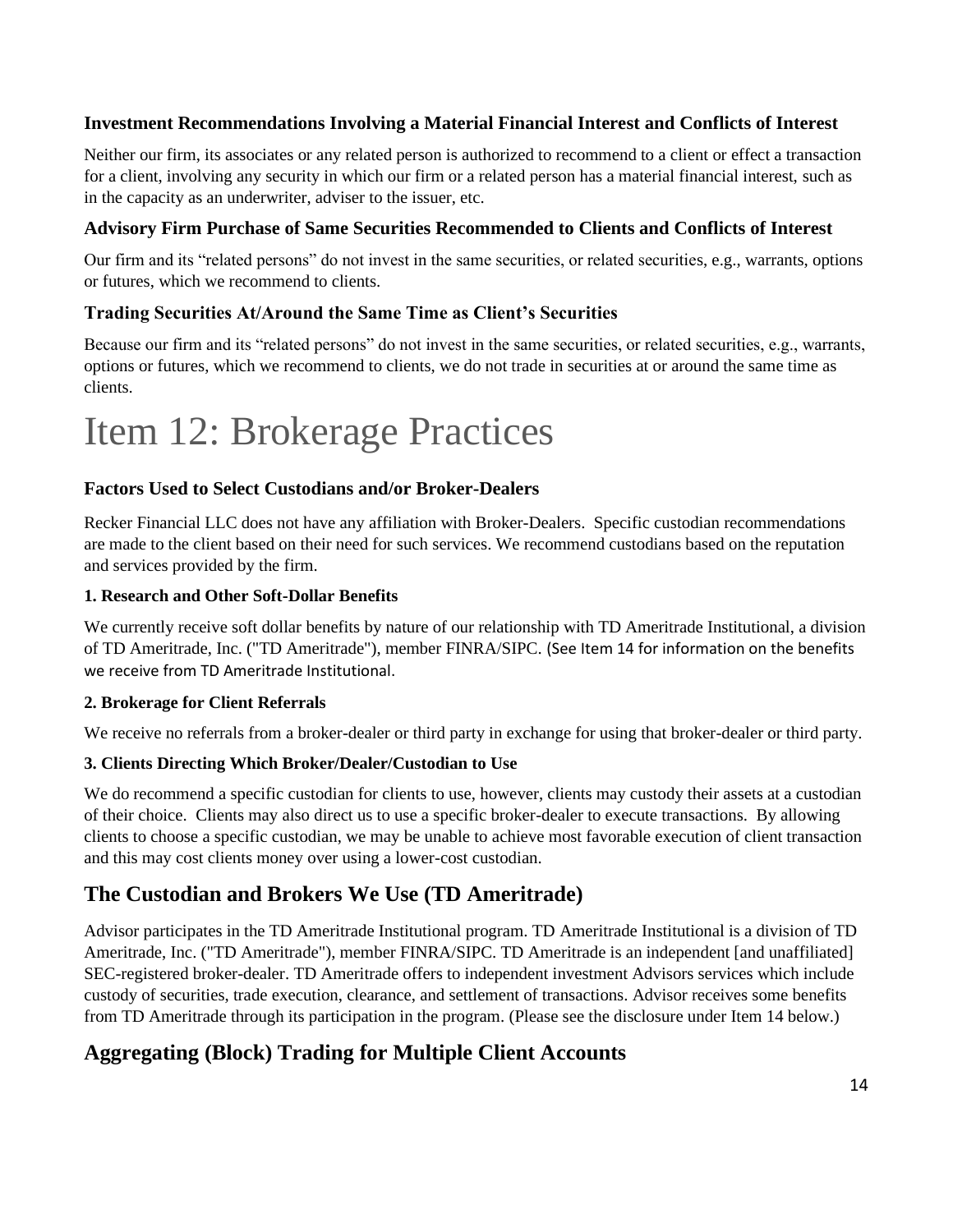We do not combine multiple orders for shares of the same securities purchased for advisory accounts we manage (this practice is commonly referred to as "block trading"). Based on our investment strategies and the types of securities we typically use in client portfolios, we do not believe clients are disadvantaged due to the fact that we manage accounts and place trades on an individual basis.

## <span id="page-14-0"></span>Item 13: Review of Accounts

Client accounts with the Investment Management Service will be reviewed regularly on a quarterly basis by Mark Recker, President and CCO. The account is reviewed with regards to the client's investment policies and risk tolerance levels. Events that may trigger a special review would be unusual performance, addition or deletions of client imposed restrictions, excessive draw-down, volatility in performance, or buy and sell decisions from the firm or per client's needs.

Clients will receive trade confirmations from the broker(s) for each transaction in their accounts as well as monthly or quarterly statements and annual tax reporting statements from their custodian showing all activity in the accounts, such as receipt of dividends and interest.

Recker Financial will provide written reports to Investment Management clients on a quarterly basis. We urge clients to compare these reports against the account statements they receive from their custodian.

## <span id="page-14-1"></span>Item 14: Client Referrals and Other Compensation

As disclosed under Item 12, above, Advisor participates in TD Ameritrade's institutional customer program and Advisor may recommend TD Ameritrade to Clients for custody and brokerage services. There is no direct link between Advisor's participation in the program and the investment advice it gives to its Clients, although Advisor receives economic benefits through its participation in the program that are typically not available to TD Ameritrade retail investors. These benefits include the following products and services (provided without cost or at a discount): receipt of duplicate Client statements and confirmations; research related products and tools; consulting services; access to a trading desk serving Advisor participants; access to block trading (which provides the ability to aggregate securities transactions for execution and then allocate the appropriate shares to Client accounts); the ability to have advisory fees deducted directly from Client accounts; access to an electronic communications network for Client order entry and account information; access to mutual funds with no transaction fees and to certain institutional money managers; and discounts on compliance, marketing, research, technology, and practice management products or services provided to Advisor by third party vendors. TD Ameritrade may also have paid for business consulting and professional services received by Advisor's related persons. Some of the products and services made available by TD Ameritrade through the program may benefit Advisor but may not benefit its Client accounts. These products or services may assist Advisor in managing and administering Client accounts, including accounts not maintained at TD Ameritrade. Other services made available by TD Ameritrade are intended to help Advisor manage and further develop its business enterprise. The benefits received by Advisor or its personnel through participation in the program do not depend on the amount of brokerage transactions directed to TD Ameritrade. As part of its fiduciary duties to clients, Advisor endeavors at all times to put the interests of its clients first. Clients should be aware, however, that the receipt of economic benefits by Advisor or its related persons in and of itself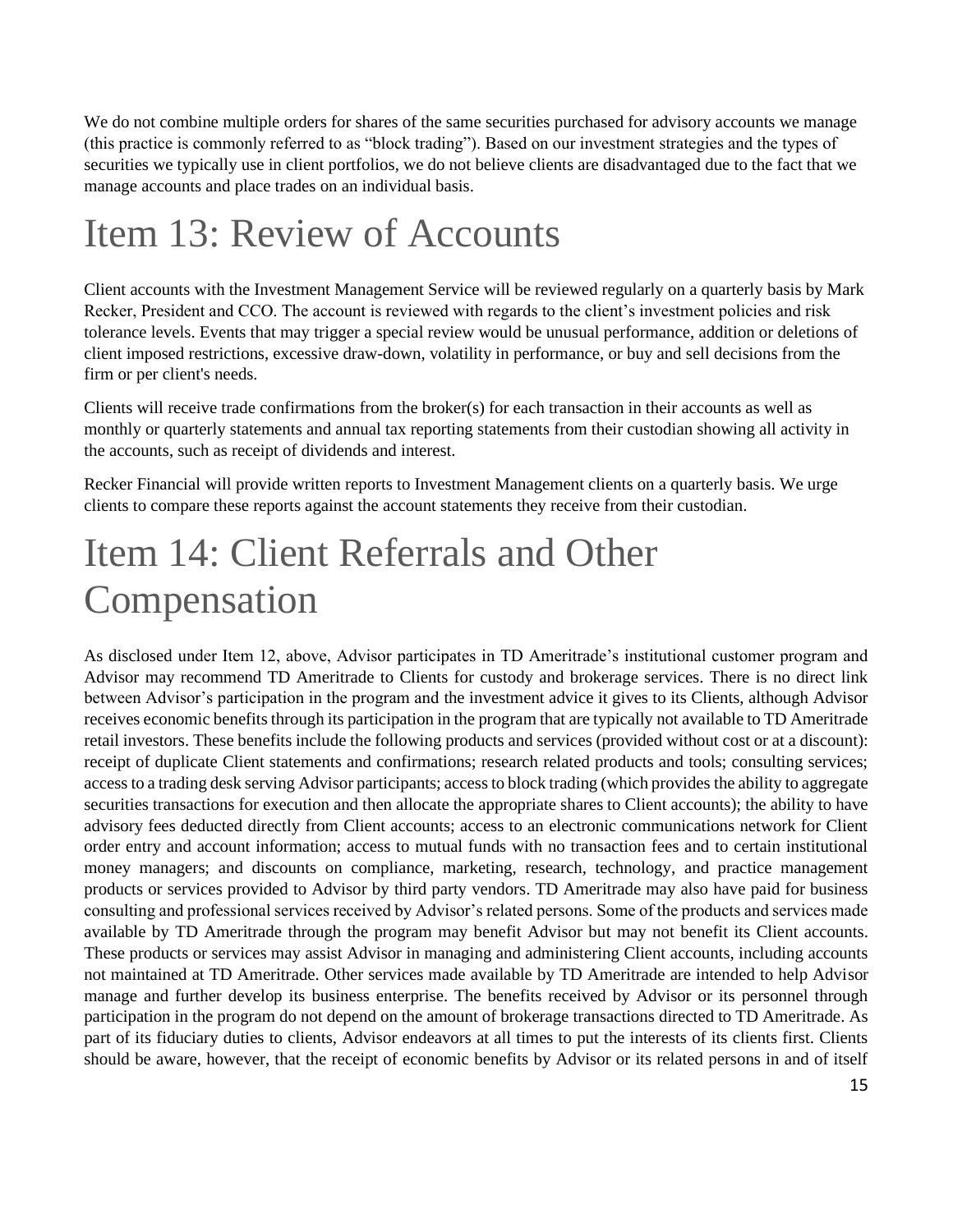creates a potential conflict of interest and may indirectly influence the Advisor's choice of TD Ameritrade for custody and brokerage services.

The Advisor engages independent solicitors to provide client referrals. If a client is referred to us by a solicitor, this practice is disclosed to the client in writing by the solicitor and the Advisor pays the solicitor out of its own funds—specifically, the Advisor generally pays the solicitor a portion of the advisory fees earned for managing the capital of the client or investor that was referred. The use of solicitors is strictly regulated under applicable federal and state law. The Advisor's policy is to fully comply with the requirements of Rule 206(4)-3, under the Investment Advisers Act of 1940, as amended, and similar state rules, as applicable.

The Advisor may receive client referrals from Zoe Financial, Inc through its participation in Zoe Advisor Network (ZAN). Zoe Financial, Inc is independent of and unaffiliated with the Advisor and there is no employee relationship between them. Zoe Financial established the Zoe Advisor Network as a means of referring individuals and other investors seeking fiduciary personal investment management services or financial planning services to independent investment advisors. Zoe Financial does not supervise the Advisor and has no responsibility for the Advisor's management of client portfolios or the Advisor's other advice or services. The Advisor pays Zoe Financial an on-going fee for each successful client referral. This fee is usually a percentage of the advisory fee that the client pays to the Advisor ("Solicitation Fee"). The Advisor will not charge clients referred through Zoe Advisor Network any fees or costs higher than its standard fee schedule offered to its clients. For information regarding additional or other fees paid directly or indirectly to Zoe Financial Inc, please refer to the Zoe Financial Disclosure and Acknowledgement Form.

## <span id="page-15-0"></span>Item 15: Custody

Recker Financial does not accept custody of client funds except in the instance of withdrawing client fees.

For client accounts in which Recker Financial directly debits their advisory fee:

- i. The custodian will send at least quarterly statements to the client showing all disbursements for the account, including the amount of the advisory fee.
- ii. The client will provide written authorization to Recker Financial, permitting them to be paid directly for their accounts held by the custodian.

Clients should receive at least quarterly statements from the broker-dealer, bank or other qualified custodian that holds and maintains client's investment assets. We urge you to carefully review such statements and compare such official custodial records to the account statements or reports that we may provide to you. Our statements or reports may vary from custodial statements based on accounting procedures, reporting dates, or valuation methodologies of certain securities.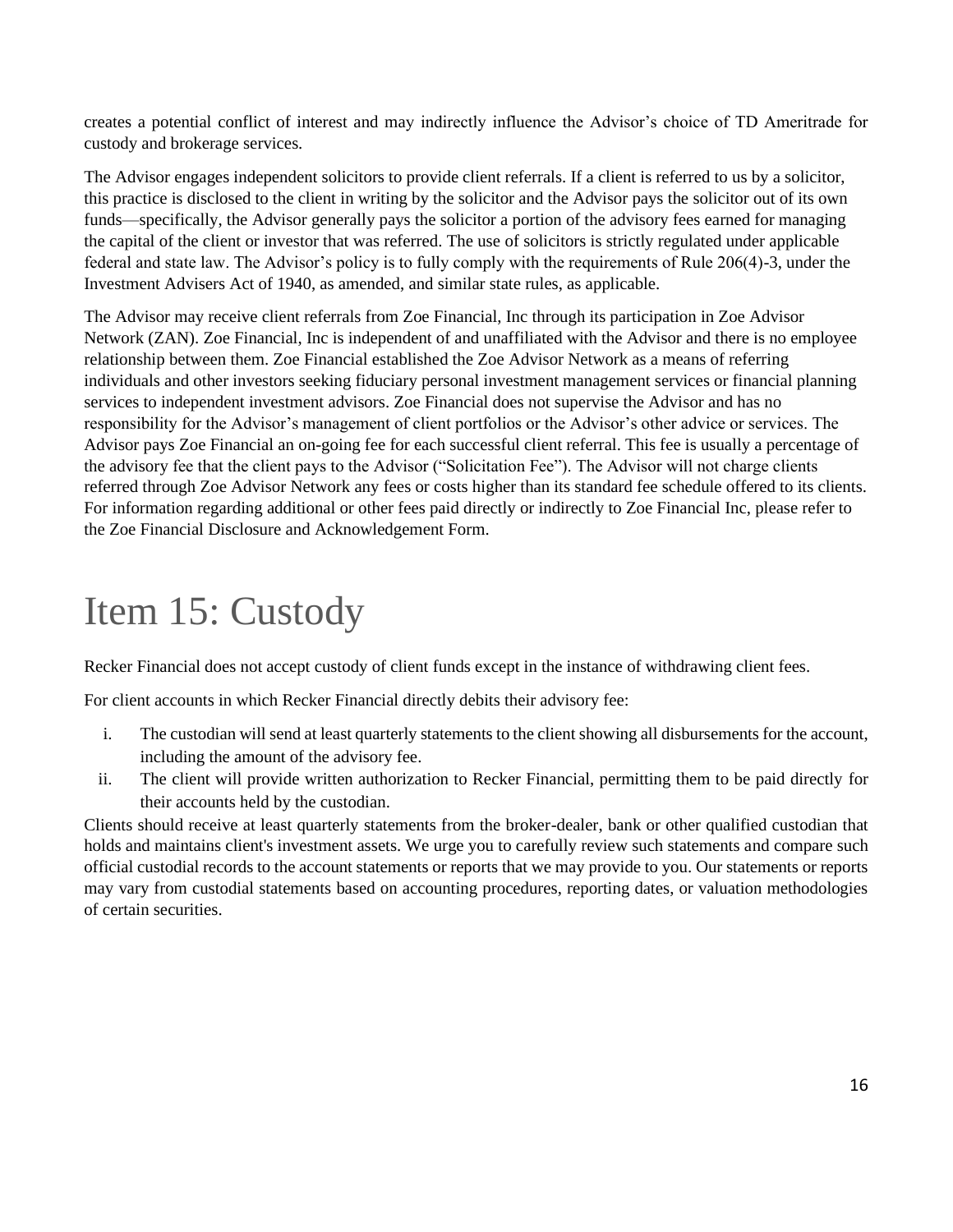# <span id="page-16-0"></span>Item 16: Investment Discretion

For those client accounts where we provide Investment Advisory Services, we maintain discretion over client accounts with respect to securities to be bought and sold and the amount of securities to be bought and sold. Investment discretion is explained to clients in detail when an advisory relationship has commenced. At the start of the advisory relationship, the client will execute a Limited Power of Attorney, which will grant our firm discretion over the account. Additionally, the discretionary relationship will be outlined in the advisory contract and signed by the client.

# <span id="page-16-1"></span>Item 17: Voting Client Securities

We do not vote Client proxies. Therefore, Clients maintain exclusive responsibility for: (1) voting proxies, and (2) acting on corporate actions pertaining to the Client's investment assets. The Client shall instruct the Client's qualified custodian to forward to the Client copies of all proxies and shareholder communications relating to the Client's investment assets. If the client would like our opinion on a particular proxy vote, they may contact us at the number listed on the cover of this brochure.

In most cases, you will receive proxy materials directly from the account custodian. However, in the event we were to receive any written or electronic proxy materials, we would forward them directly to you by mail, unless you have authorized our firm to contact you by electronic mail, in which case, we would forward you any electronic solicitation to vote proxies.

## <span id="page-16-2"></span>Item 18: Financial Information

Registered Investment Advisers are required in this Item to provide you with certain financial information or disclosures about our financial condition. We have no financial commitment that impairs our ability to meet contractual and fiduciary commitments to clients, and we have not been the subject of a bankruptcy proceeding.

We do not have custody of client funds or securities or require or solicit prepayment of more than \$500 in fees per client six months in advance.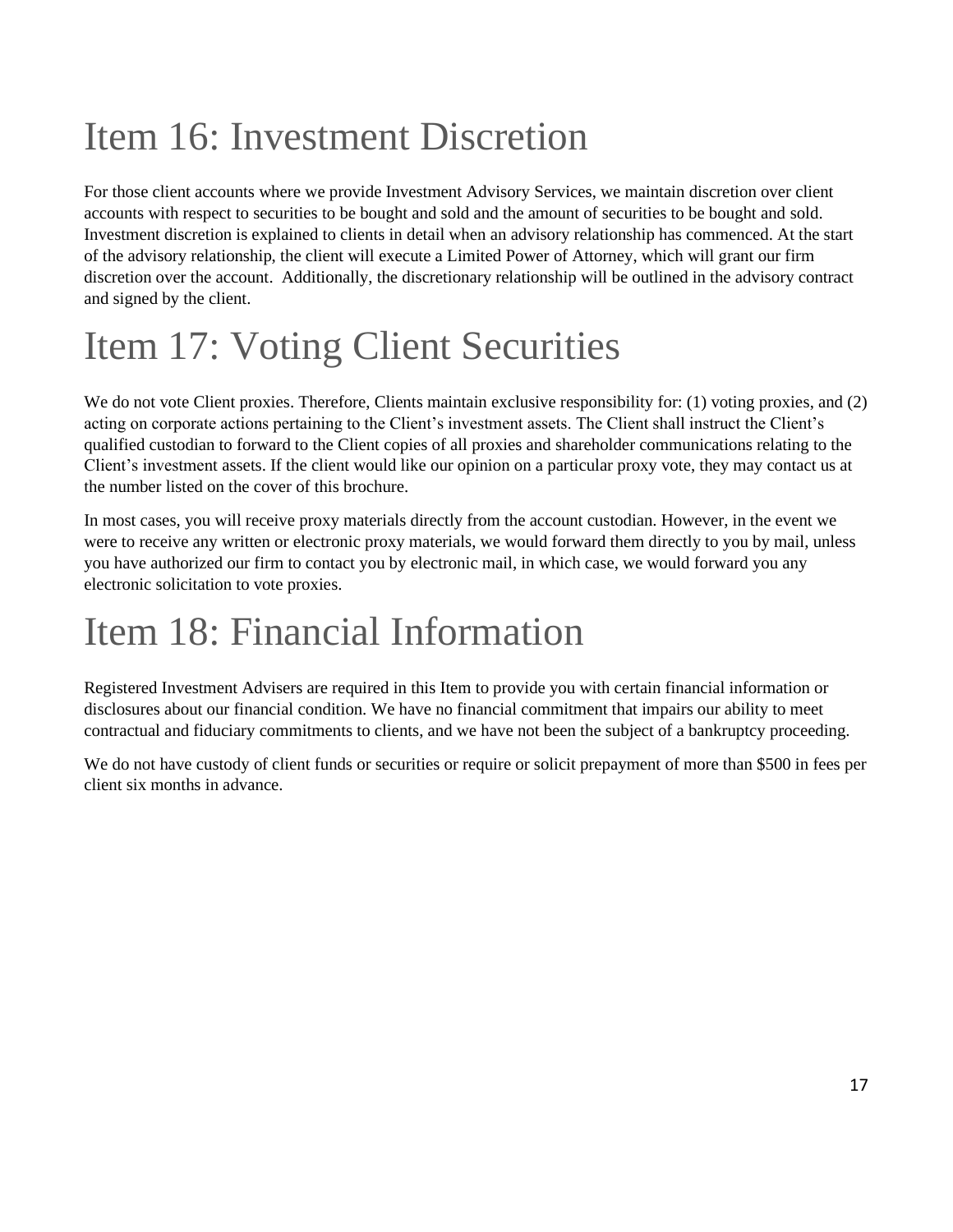## <span id="page-17-0"></span>Item 19: Requirements for State-Registered Advisers

### **Mark Recker**

Born: 1987

### **Educational Background**

• 2010 – Bachelors of Science, Alma College

### **Business Experience**

- 10/22/2018 Present, Recker Financial LLC, President and CCO
- 06/07/2010 10/20/2018, Hantz Financial Services, Inc. Financial Consultant

#### **Other Business Activities**

Mark Recker is currently licensed to sell life and health insurance however, he is no longer affiliated with any insurance organization and does not sell insurance products to clients or prospective clients of the firm. This activity does not account for any of his time.

Mark Recker is 20% owner of Maurer Meat Processors in Ubly MI. He spends less than 10% of his total time operating that business, helping with managing of finances. The business is unrelated to financial services.

### **Performance-Based Fees**

Recker Financial is not compensated by performance-based fees.

#### **Material Disciplinary Disclosures**

No management person at Recker Financial LLC has ever been involved in an arbitration claim of any kind or been found liable in a civil, self-regulatory organization, or administrative proceeding.

### **Material Relationships That Management Persons Have With Issuers of Securities**

Recker Financial LLC, nor Mark Recker, have any relationship or arrangement with issuers of securities.

### **Additional Compensation**

Mark Recker does not receive any economic benefit from any person, company, or organization, in exchange for providing clients advisory services through Recker Financial.

#### **Supervision**

Mark Recker, as President and Chief Compliance Officer of Recker Financial, is responsible for supervision. He may be contacted at the phone number on this brochure supplement.

### **Requirements for State Registered Advisers**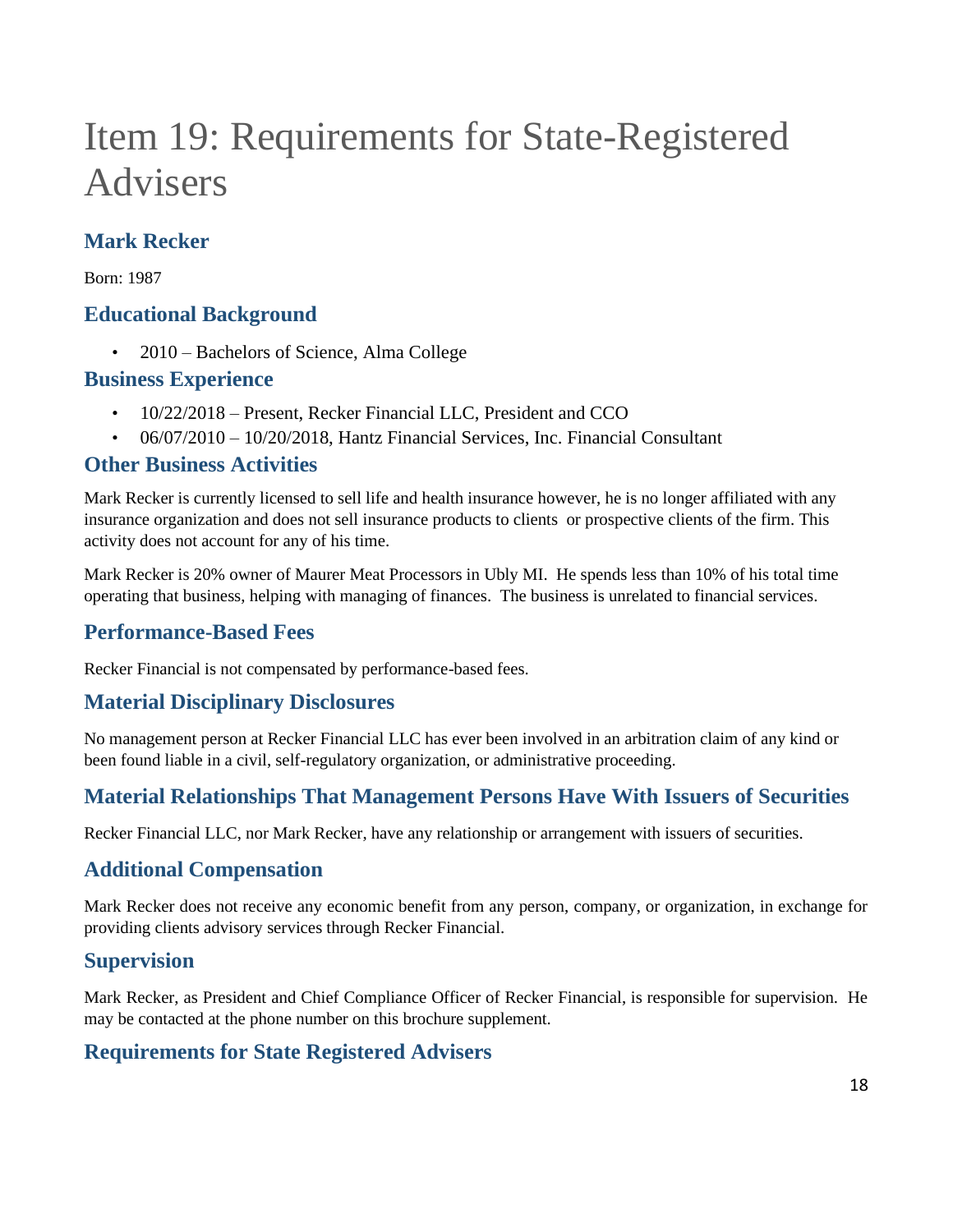- 1) An award or otherwise being found liable in an arbitration claim alleging damages in excess of \$2,500, involving any of the following:
	- a) an investment or an investment-related business or activity;
	- b) fraud, false statement(s), or omissions;
	- c) theft, embezzlement, or other wrongful taking of property;
	- d) bribery, forgery, counterfeiting, or extortion; or
	- e) dishonest, unfair, or unethical practices.

We do not have anything to report for this item.

- 2) An award or otherwise being found liable in a civil, self-regulatory organization, or administrative proceeding involving any of the following:
	- a) an investment or an investment-related business or activity;
	- b) fraud, false statement(s), or omissions;
	- c) theft, embezzlement, or other wrongful taking of property;
	- d) bribery, forgery, counterfeiting, or extortion; or
	- e) dishonest, unfair, or unethical practices.

| We |  | do not |  | have anything to report |  |  |  | for this item. |  |
|----|--|--------|--|-------------------------|--|--|--|----------------|--|
|----|--|--------|--|-------------------------|--|--|--|----------------|--|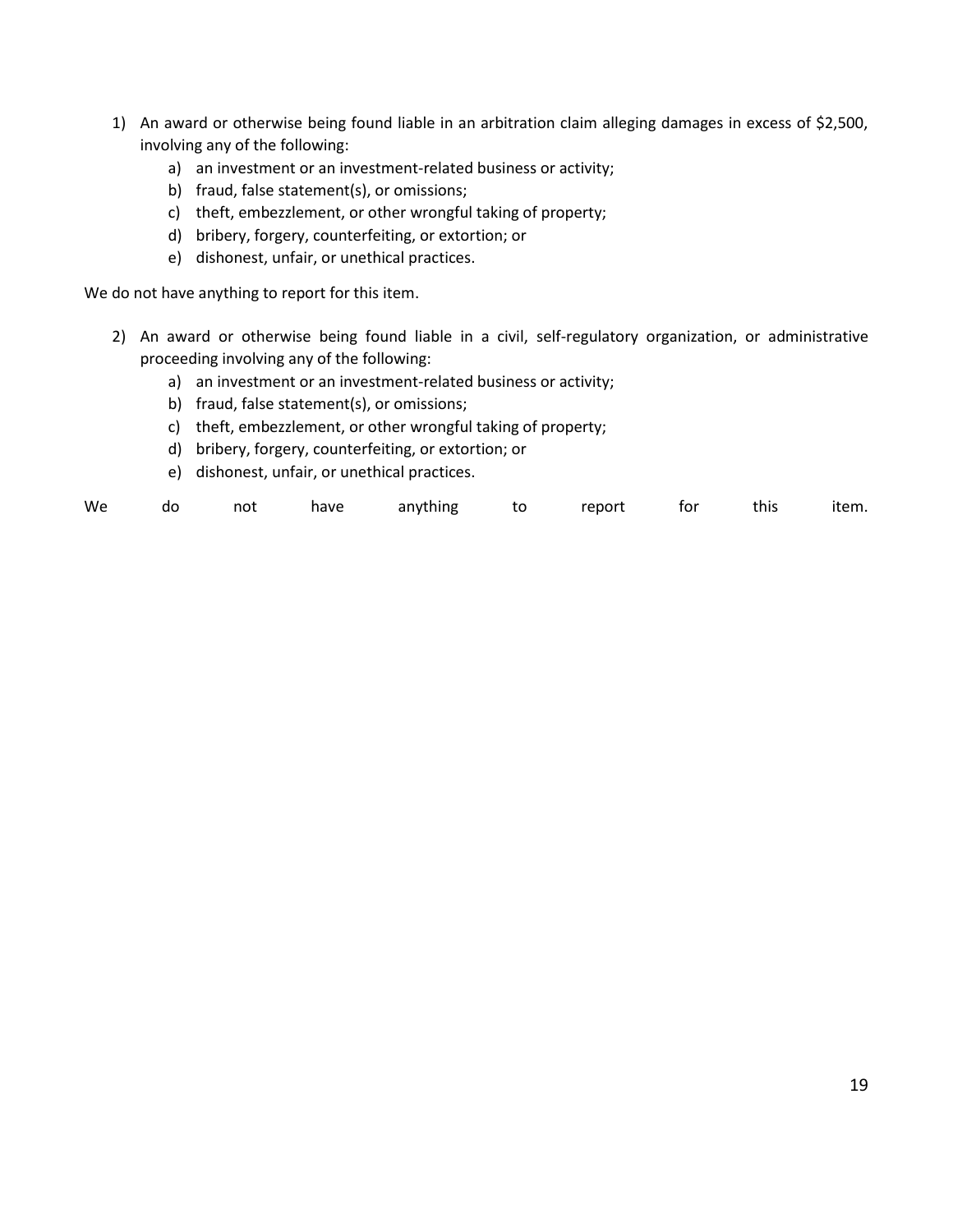## Recker Financial LLC

122 Uptown Drive Suite 204 Bay City, MI 48708 (989) 214‑0120

Dated February 22, 2022

Form ADV Part 2B – Brochure Supplement

### <span id="page-19-0"></span>*For*

## **Mark Recker - Individual CRD# 5778143**

### President, and Chief Compliance Officer

This brochure supplement provides information about Mark Recker that supplements the Recker Financial LLC ("Recker Financial") brochure. A copy of that brochure precedes this supplement. Please contact Mark Recker if the Recker Financial brochure is not included with this supplement or if you have any questions about the contents of this supplement.

Additional information about Mark Recker is available on the SEC's website at [www.adviserinfo.sec.gov](http://www.adviserinfo.sec.gov/) which can be found using the identification number 5778143.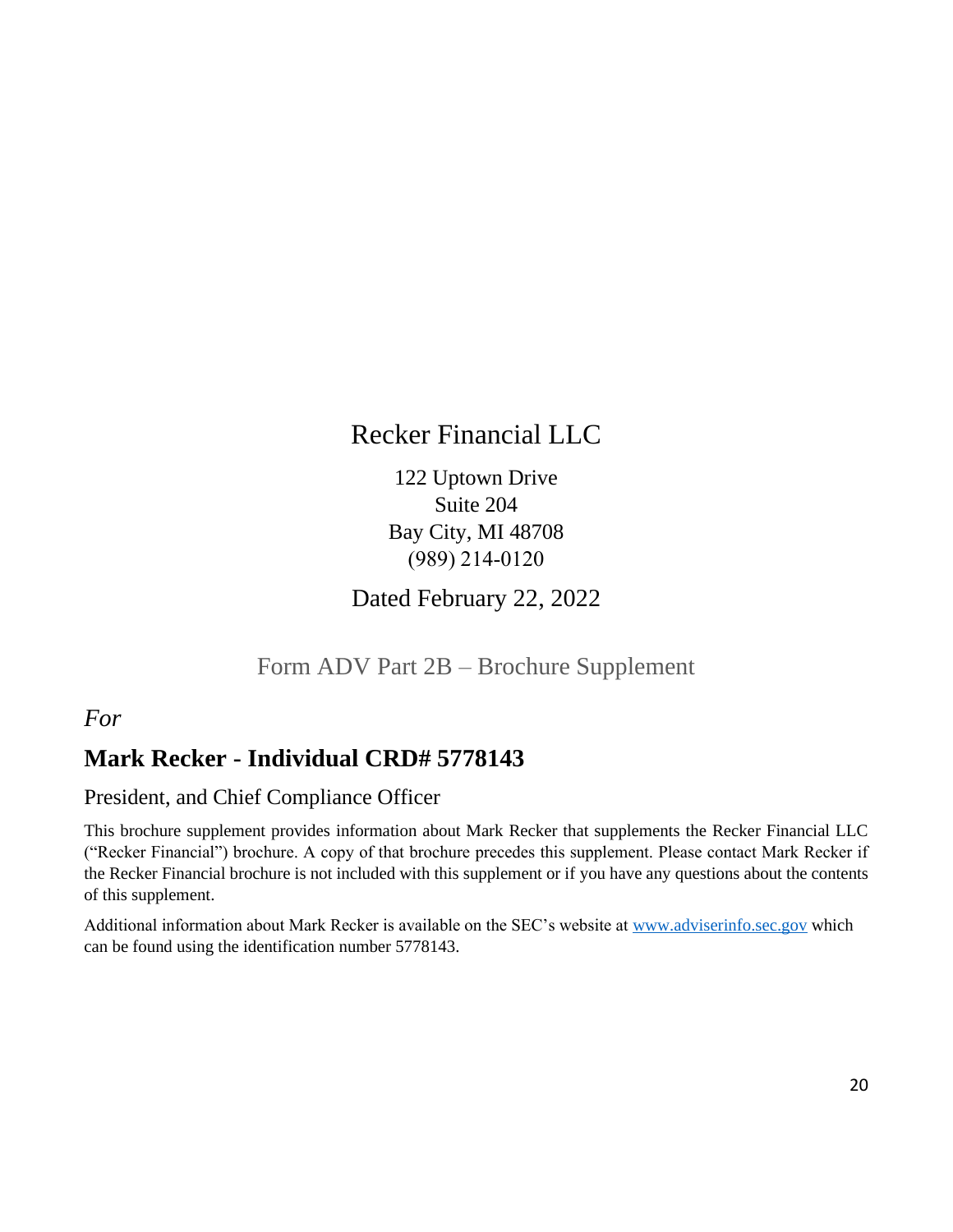## Item 2: Educational Background and Business Experience

## **Mark Recker**

Born: 1987

### **Educational Background**

• 2010 – Bachelors of Science, Alma College

### **Business Experience**

- 10/22/2018 Present, Recker Financial LLC, President and CCO
- 06/07/2010 10/20/2018, Hantz Financial Services, Inc. Financial Consultant

## Item 3: Disciplinary Information

No management person at Recker Financial LLC has ever been involved any of the following:

A. A criminal or civil action in a domestic, foreign or military court of competent jurisdiction.

We do not have anything to report for this item.

B. An administrative proceeding before the SEC, any other federal regulatory agency, any state regulatory agency, or any foreign financial regulatory authority.

We do not have anything to report for this item.

C. A self-regulatory organization (SRO) proceeding.

We do not have anything to report for this item.

## Item 4: Other Business Activities

Mark Recker is currently licensed to sell life and health insurance however, he is no longer affiliated with any insurance organization and does not sell insurance products to clients or or prospective clients of the firm. This activity does not account for any of his time.

Mark Recker is 20% owner of Maurer Meat Processors in Ubly MI. He spends less than 10% of his total time operating that business, helping with managing of finances. The business is unrelated to financial services.